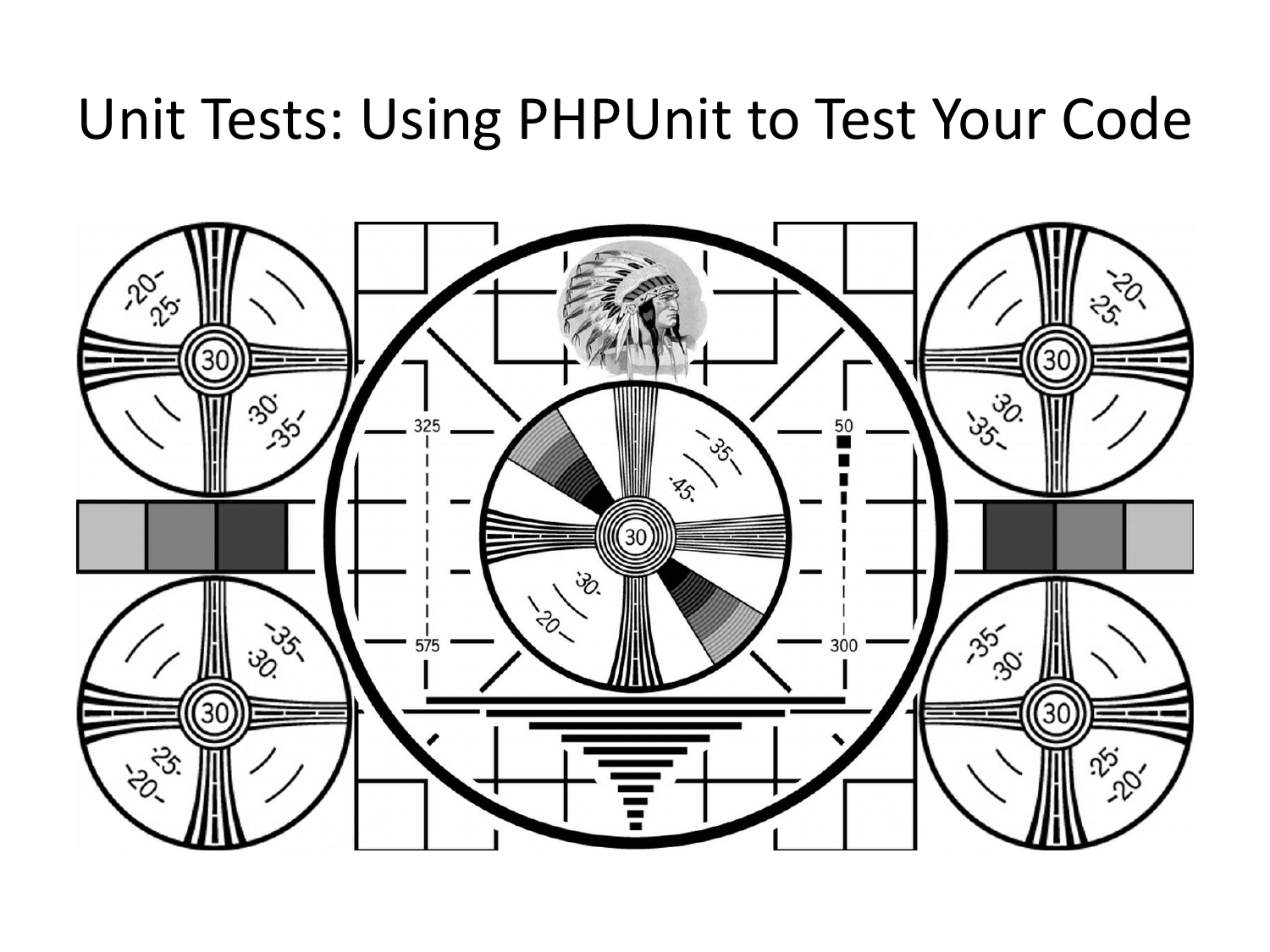# With Your Host Juan Treminio

- http://jtreminio.com
- http://github.com/jtreminio
- @juantreminio
- #phpc
- I love writing tests
- I like to work from home
- I sometimes write things for my website
- My first presentation!!!
- Moderator of /r/php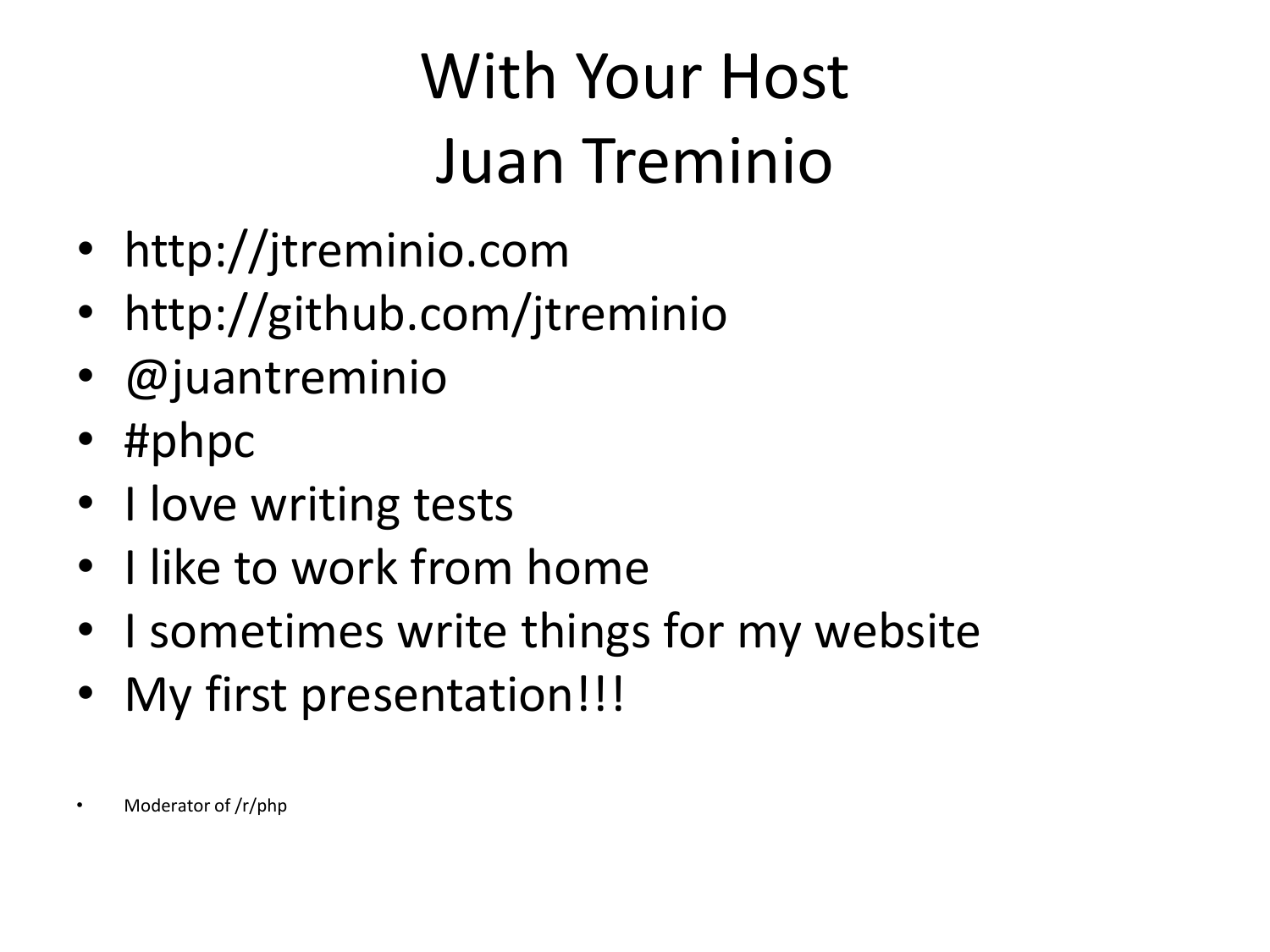# You Already Test

- Setting up temporary code
	- Write code then execute

- Hitting F5
	- Abuse F5 to see changes

- Deleting temporary code
	- Delete test code
	- Have to write it again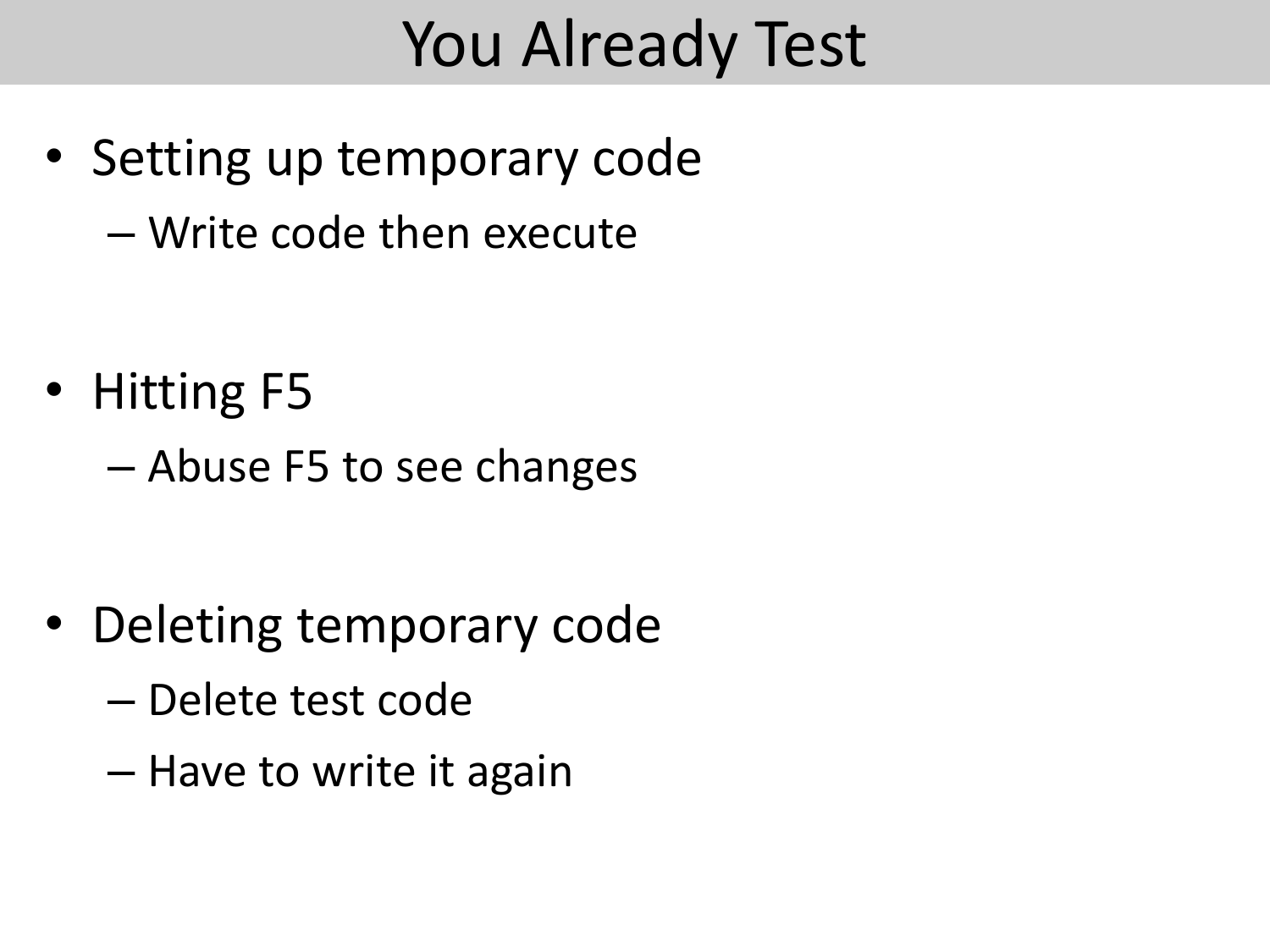# Why Test with PHPUnit?

- Automate testing
	- Make machine do the work
- Many times faster than you
	- Run 3,000 tests in under a minute
- Uncover bugs
	- Previously unidentified paths
	- "What happens if I do this?"
- Change in behavior
	- Test was passing, now failing. Red light!
- Teamwork
	- Bob may not know your code!
- Projects require tests
	- Can't contribute without tests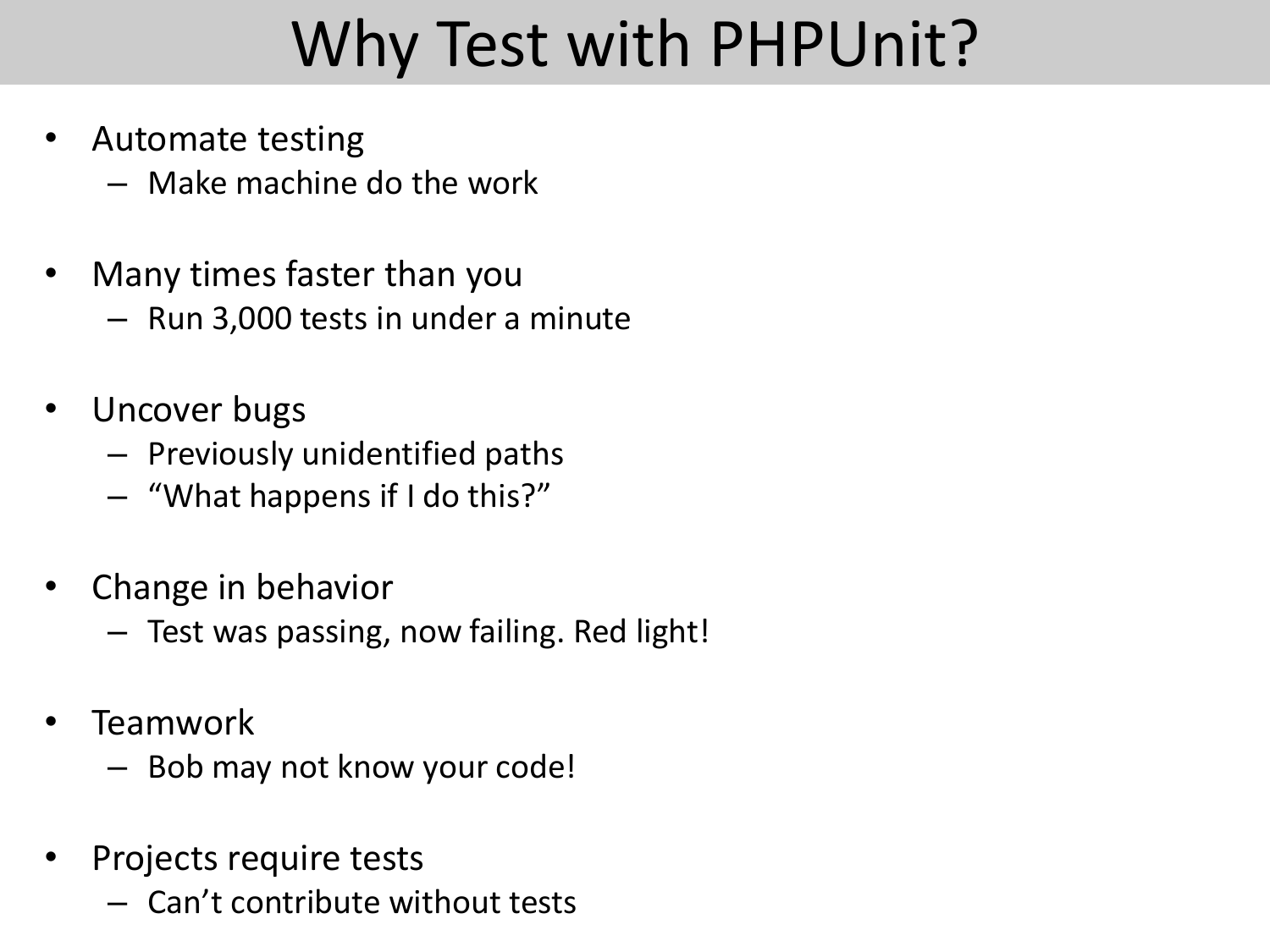# Installing PHPUnit

- Don't use PEAR
	- Old version
	- No autocomplete
	- Keeping multiple devs in sync
- Use Composer
	- Easy!
	- Fast!

```
composer.json
{
 "require": {
 "EHER/PHPUnit": "1.6"
 },
 "minimum-stability": "dev"
}
```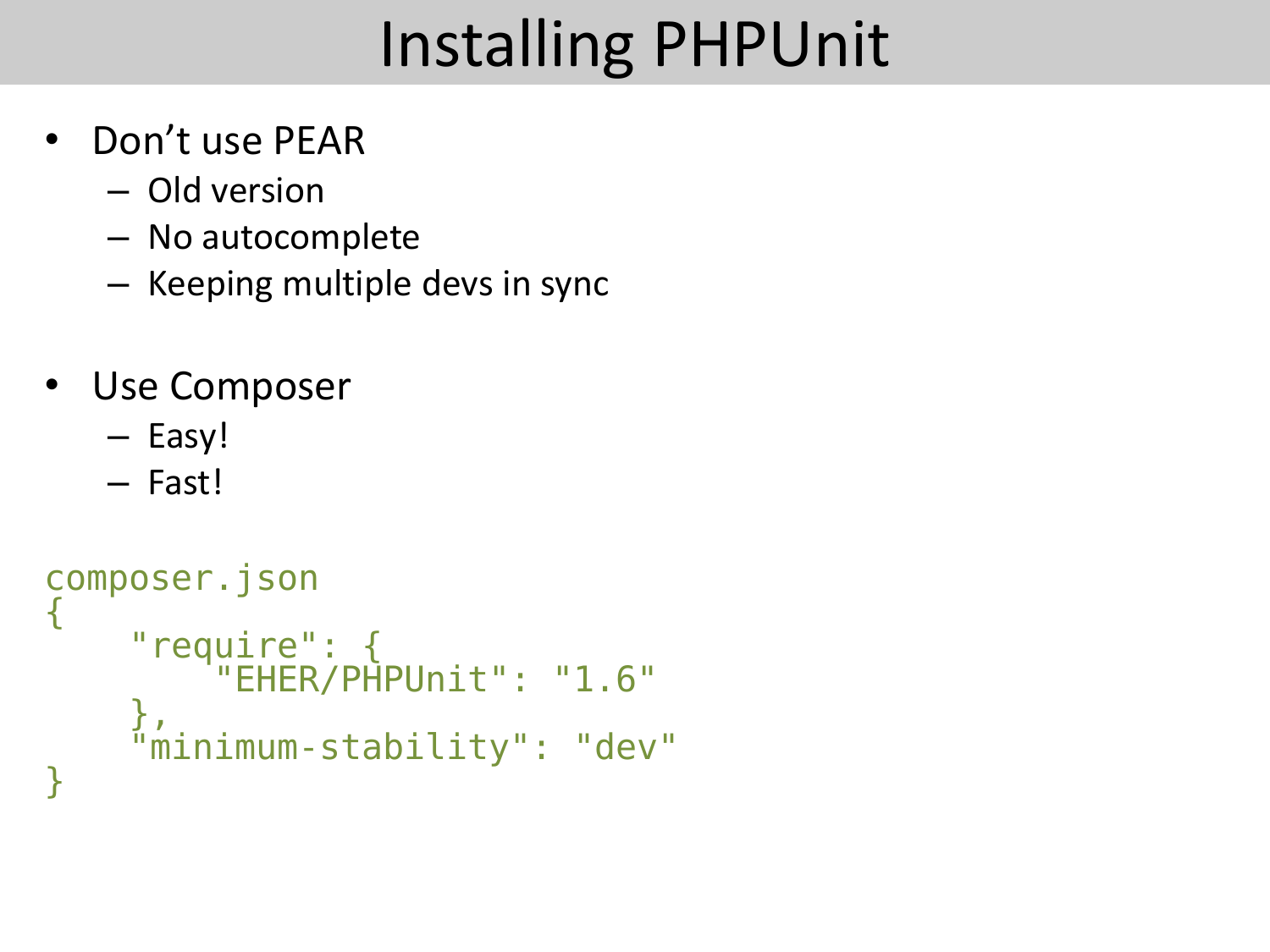### Your First (Useless) Test

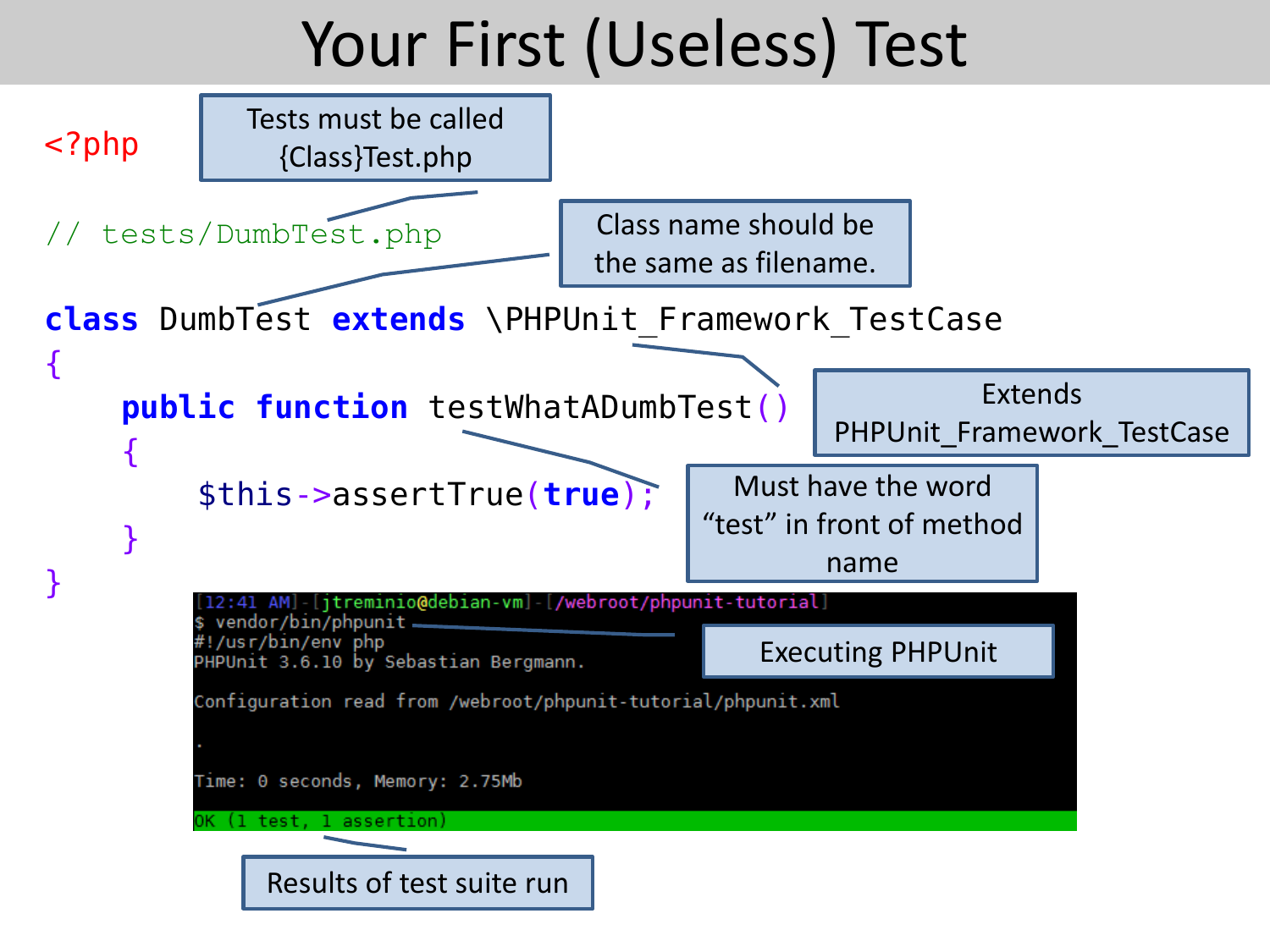# Breaking Down a Method for Testing



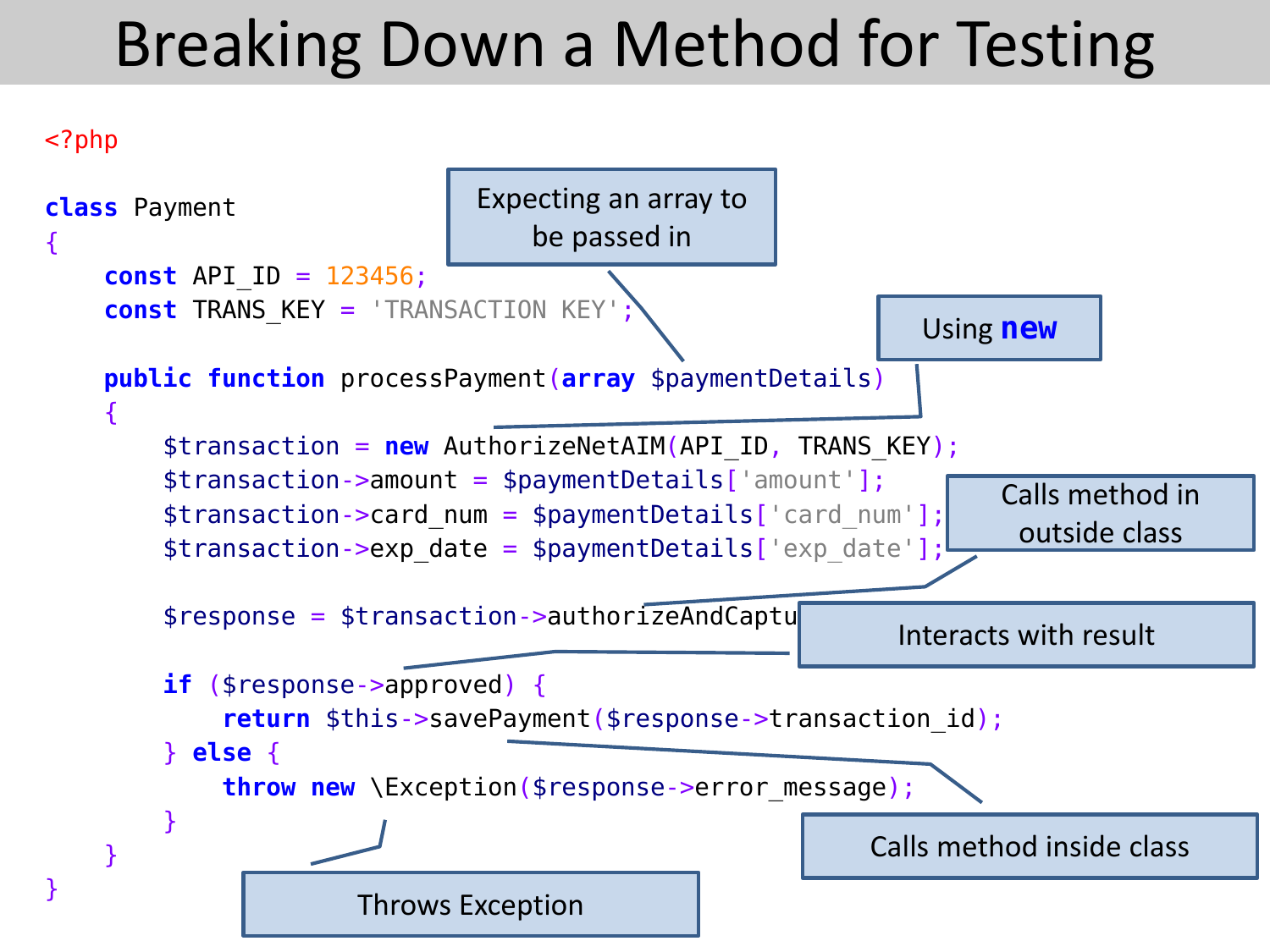# Dependency Injection

- Don't use **new**
- Pass in dependencies in method parameters
- Learn yourself some DI [1]

```
// Bad method
public function processPayment(array $paymentDetails)
{f}$transaction = new AuthorizeNetAIM(API ID, TRANS KEY);
     // …
```

```
// Good method
public function processPayment(
     array $paymentDetails,
     AuthorizeNetAIM $transaction
\mathcal{H} // …
```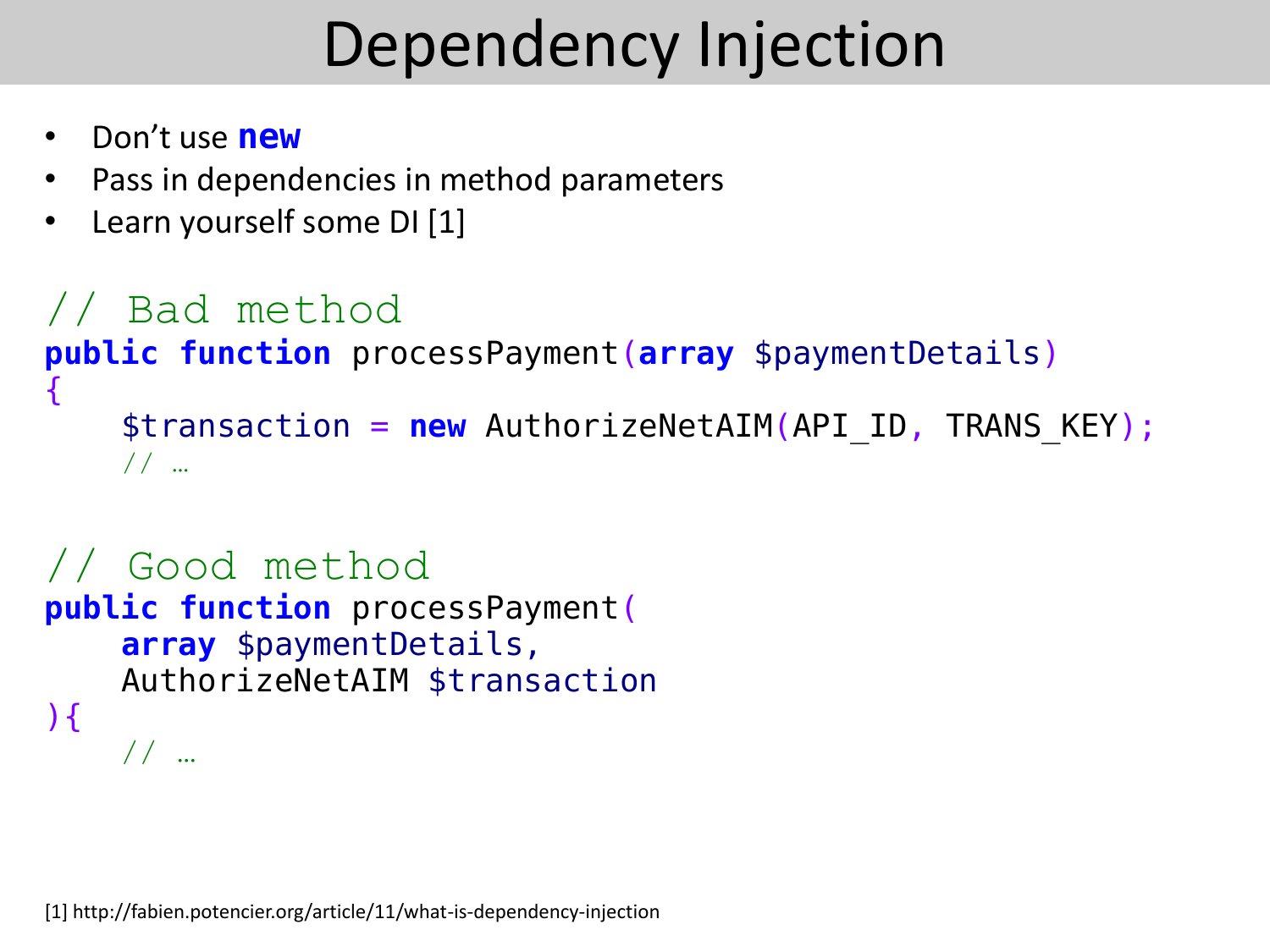### Updated Payment Class

```
<?php
class Payment
{
     public function processPayment(
         array $paymentDetails,
         AuthorizeNetAIM $transaction
    \mathcal{H} $transaction->amount = $paymentDetails['amount'];
        $transaction->card num = $paymentDetails['card num'];
        $transaction->exp date = $paymentDetails['exp date'];
         $response = $transaction->authorizeAndCapture();
         if ($response->approved) {
             return $this->savePayment($response->transaction_id);
         } else {
             throw new \Exception($response->error_message);
 }
     }
}
```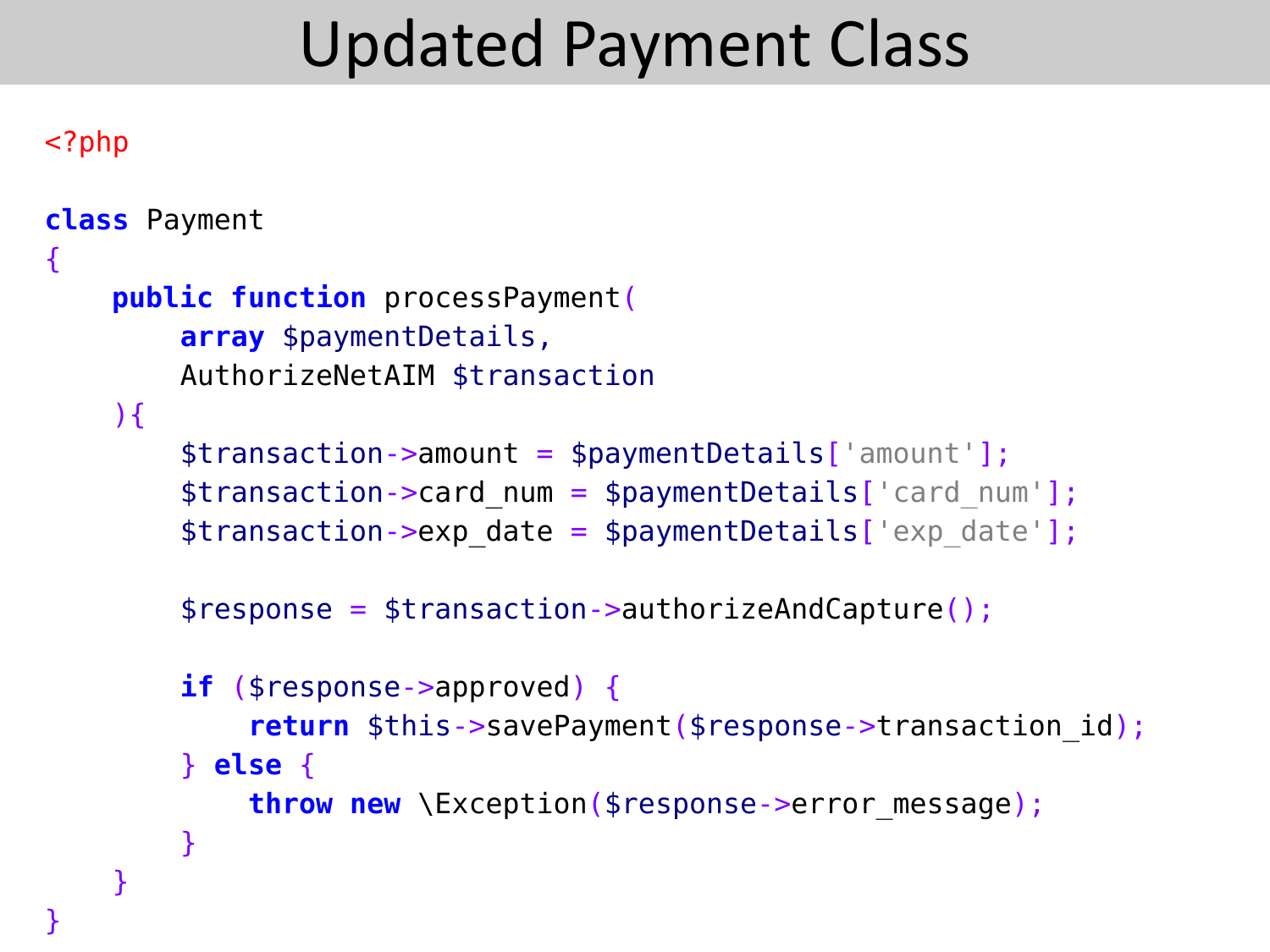### Introducing Mocks and Stubs

- Mocks
	- Mimic the original method closely
	- Execute actual code
	- Give you some control
- Stubs
	- Methods are completely overwritten
	- Allow complete control

Both are used for outside dependencies we don't want to our test to have to deal with.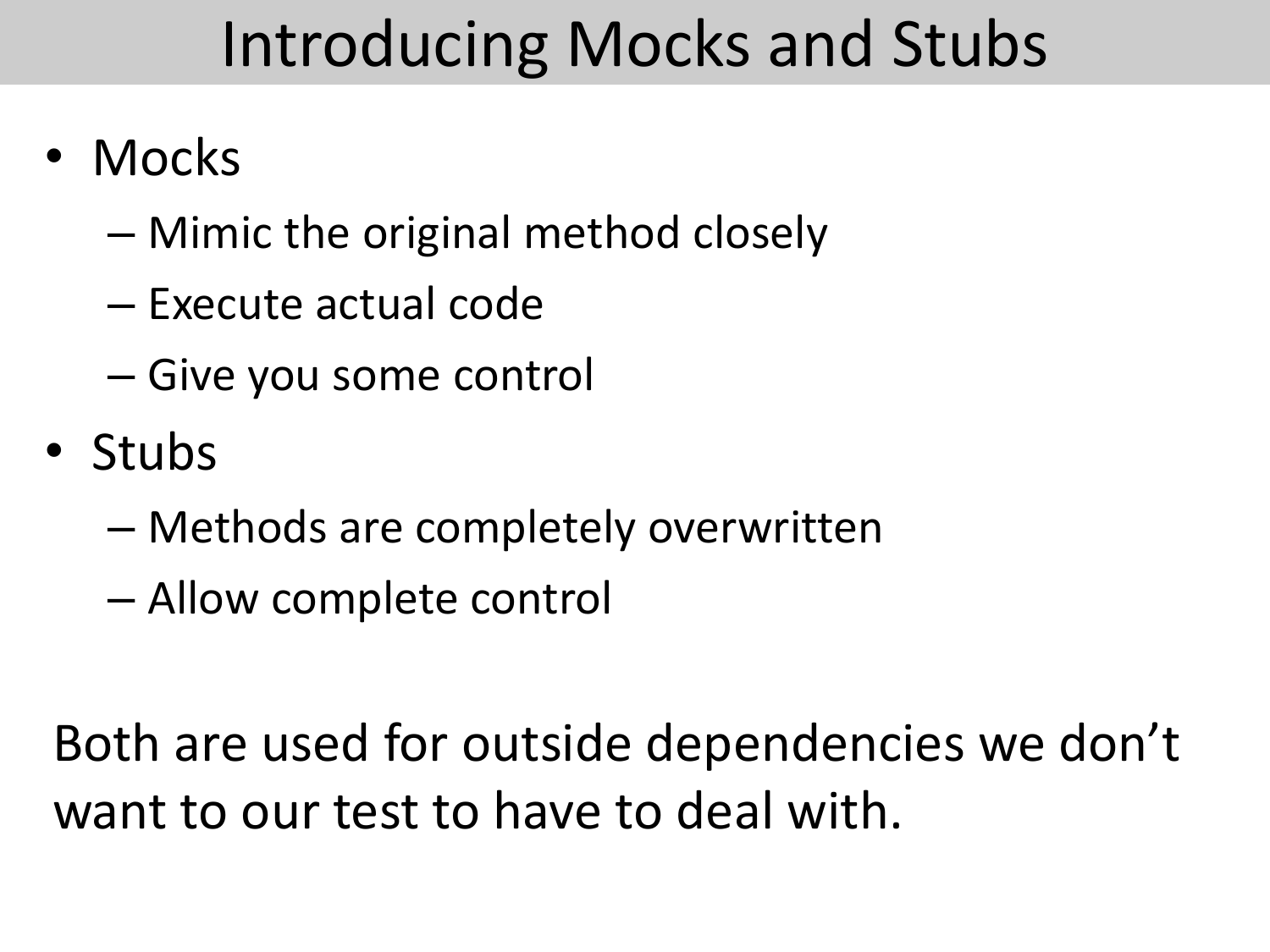## How to Mock an Object

- Create separate files
	- Lots of work
	- Lots of files to keep track of
- Use getMock()
	- Too many optional parameters!
	- **public function** getMock(\$originalClassName, \$methods = **array**(), **array** \$arguments = **array**(), \$mockClassName = '', \$callOriginalConstructor = **TRUE**, \$callOriginalClone = **TRUE**, \$callAutoload = **TRUE**)
- Use getMockBuilder() !
	- Uses chained methods
	- Much easier to work with
- Mockery [1]
	- Once you master getMockBuilder() it is no longer necessary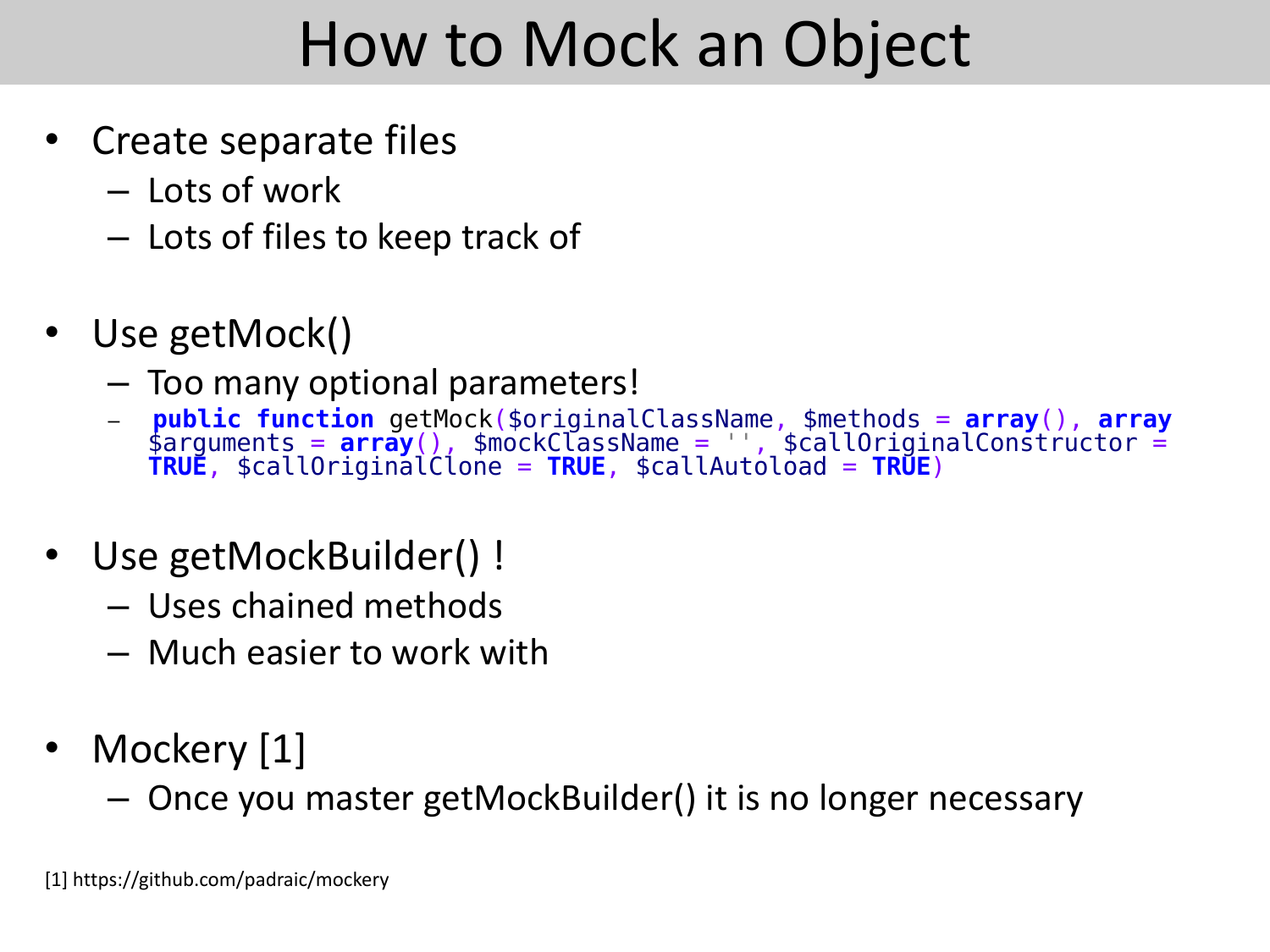# ->getMockBuilder()

- Create a basic mock
	- Creates a mocked object of the AuthorizeNetAIM class

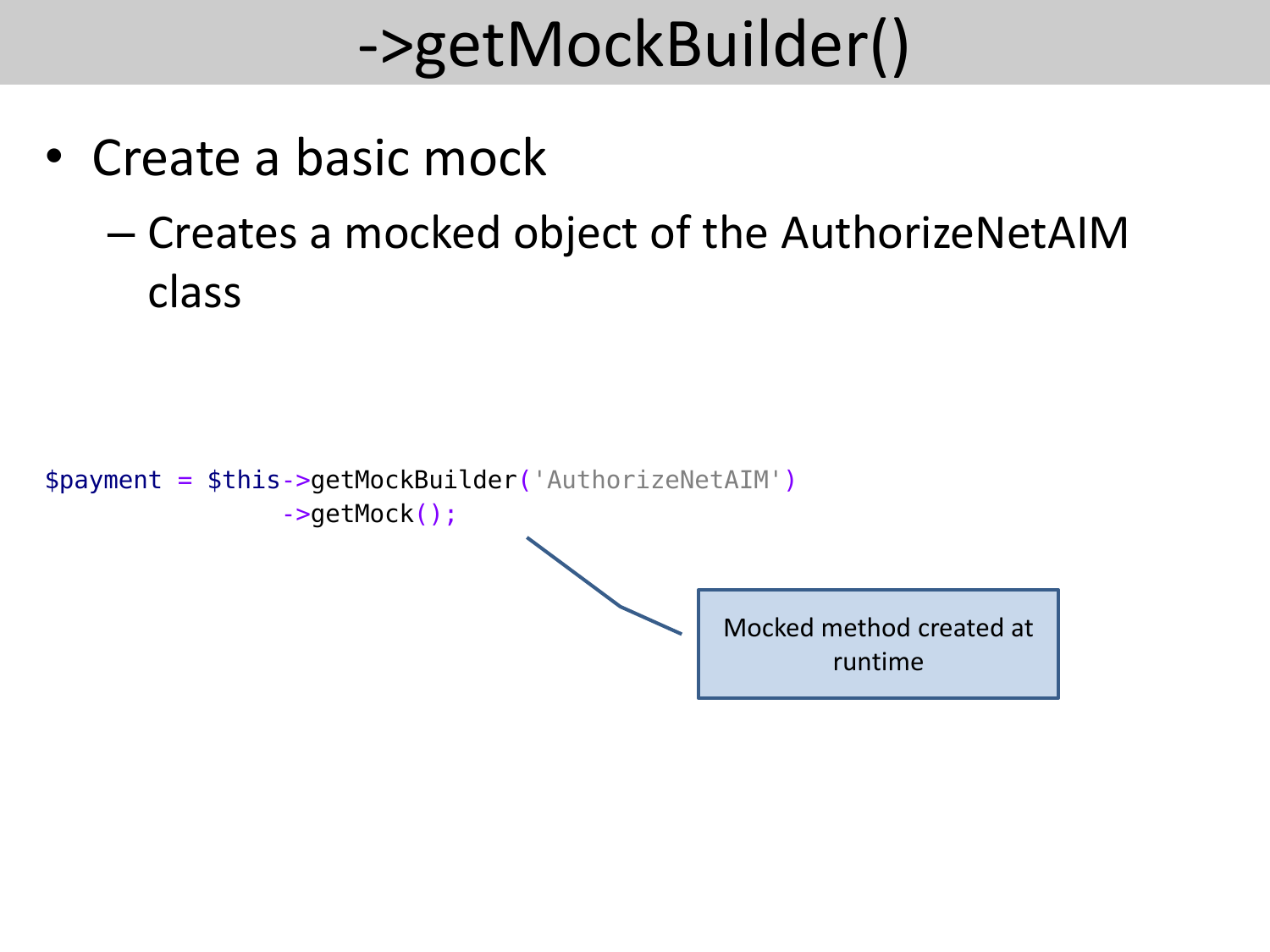### ->getMockBuilder()->setMethods() 1/4

- Don't call setMethods()
	- –All methods in mocked object are stubs
	- –Return **null**
	- –Methods easily overridable

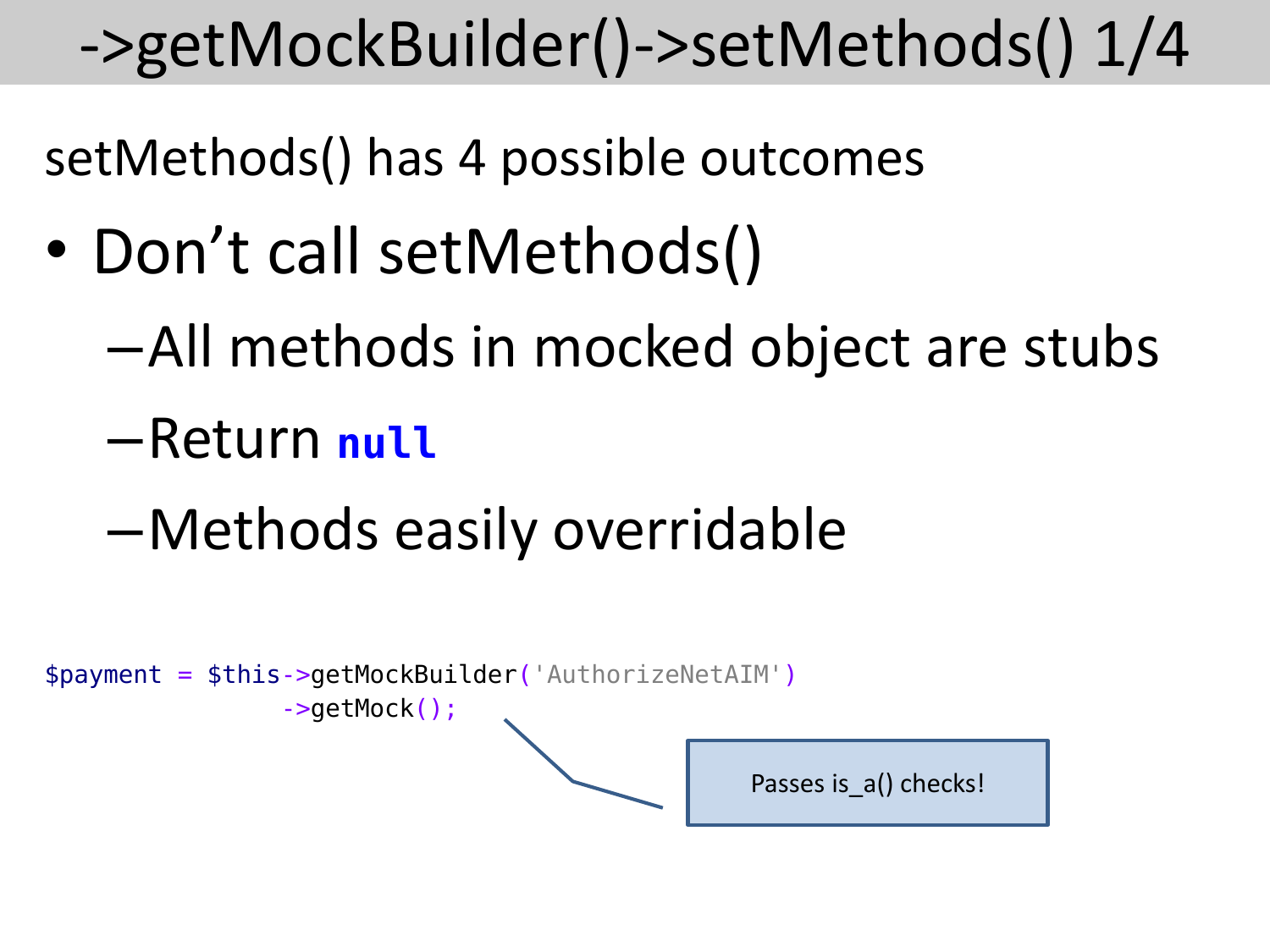### ->getMockBuilder()->setMethods() 2/4

- Pass an empty array
	- –Same as if not calling setMethods()
	- –All methods in mocked object are stubs
	- –Return **null**
	- –Methods easily overridable

```
$payment = $this->getMockBuilder('AuthorizeNetAIM')
                 ->setMethods(array())
                 ->getMock();
```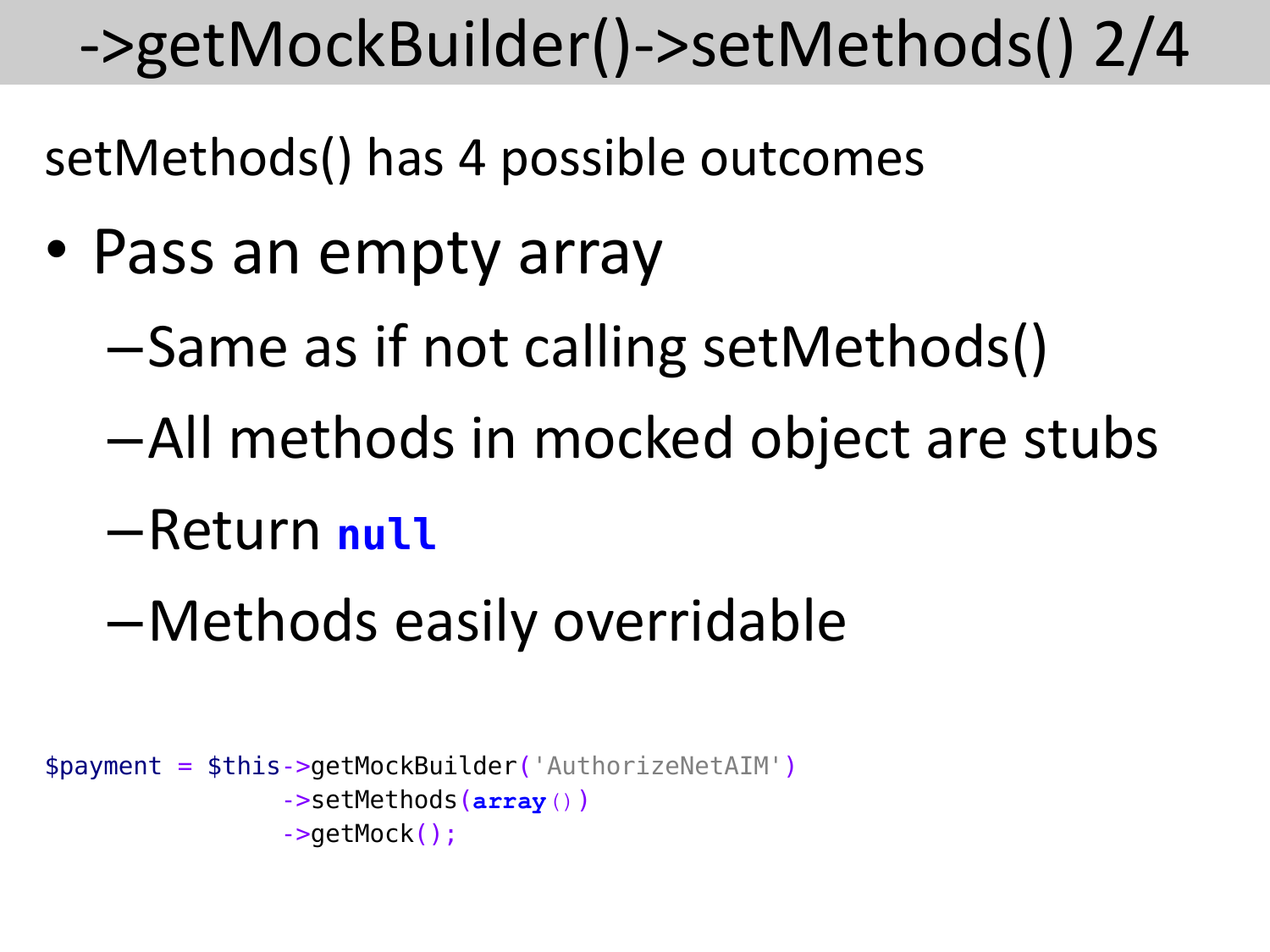### ->getMockBuilder()->setMethods() 3/4

- Pass **null**
	- –All methods in mocked object are mocks
	- –Run actual code in method
	- –Not overridable

```
$payment = $this->getMockBuilder('AuthorizeNetAIM')
                  ->setMethods(null)
                  ->getMock();
```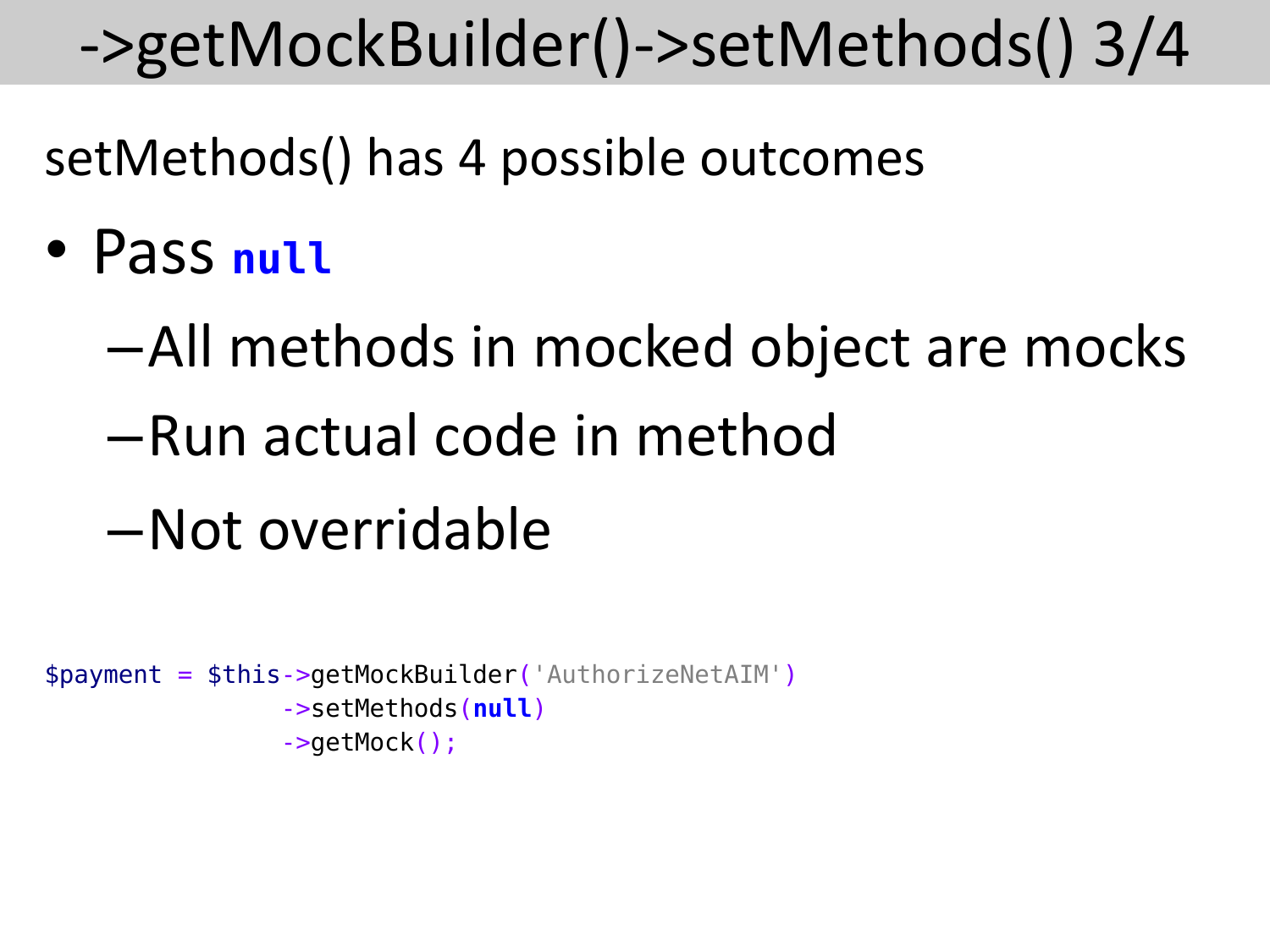# ->getMockBuilder()->setMethods() 4/4

- Pass an array with method names
	- –Methods identified are stubs
		- Return null
		- Easily overridable
	- –Methods \*not\* identified are mocks
		- Actual code is ran
		- Unable to override

```
$payment = $this->getMockBuilder('Payment')
      ->setMethods(
          array('authorizeAndCapture',)
\overline{\phantom{a}} ->getMock();
```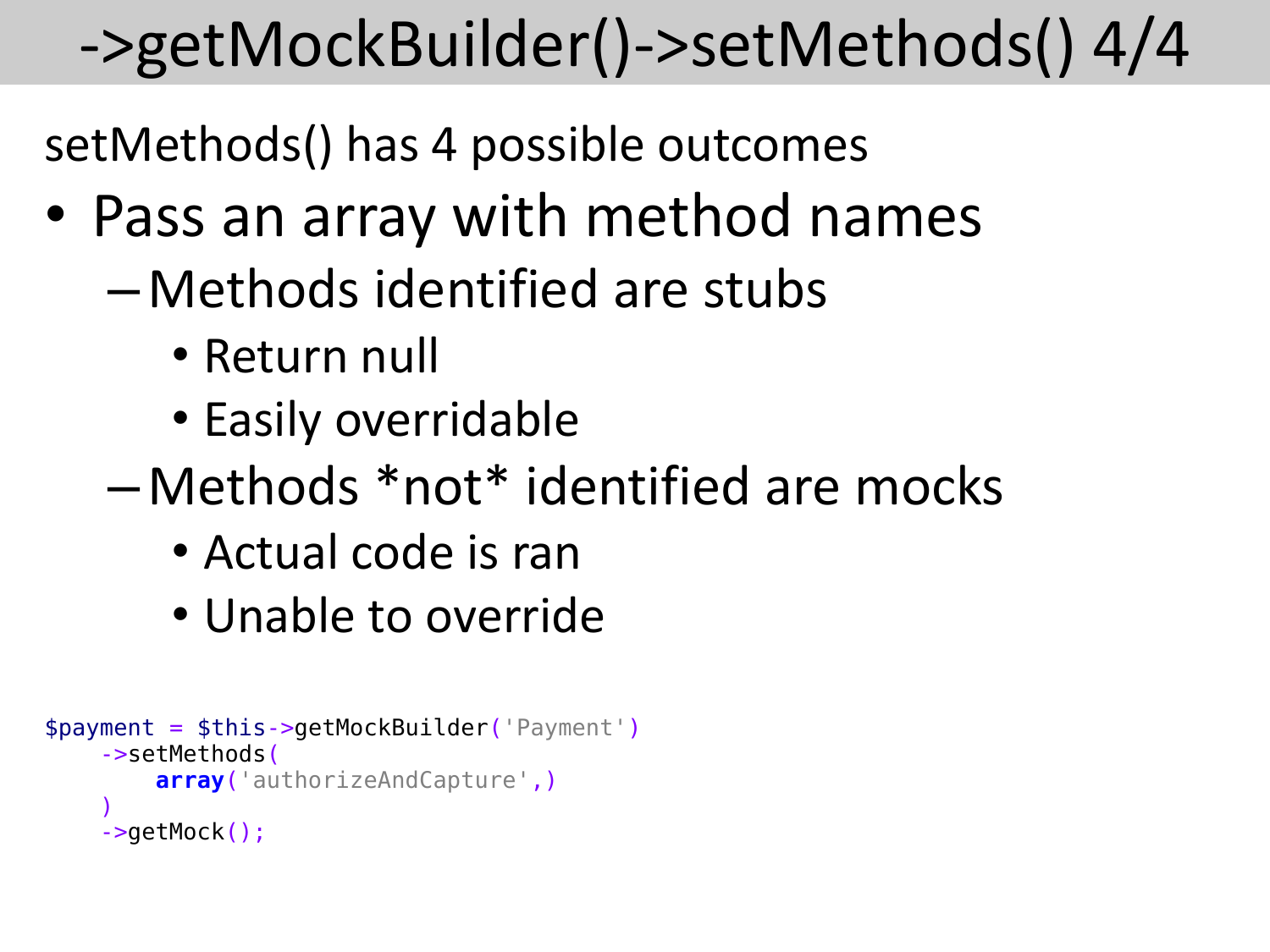# Other getMockBuilder() helpers

- disableOriginalConstructor()
	- Returns a mock with the class \_\_construct() overriden

```
$payment = $this->getMockBuilder('AuthorizeNetAIM')
                 ->disableOriginalConstructor()
                 ->getMock();
```
- setConstructorArgs()
	- Passes arguments to the construct()

```
$payment = $this->getMockBuilder('AuthorizeNetAIM ')
                 ->setConstructorArgs(array(API_LOGIN_ID, TRANSACTION_KEY))
                 ->getMock();
```
- getMockForAbstractClass()
	- Returns a mocked object created from abstract class

\$payment = \$this->getMockBuilder('AuthorizeNetAIM') ->getMockForAbstractClass();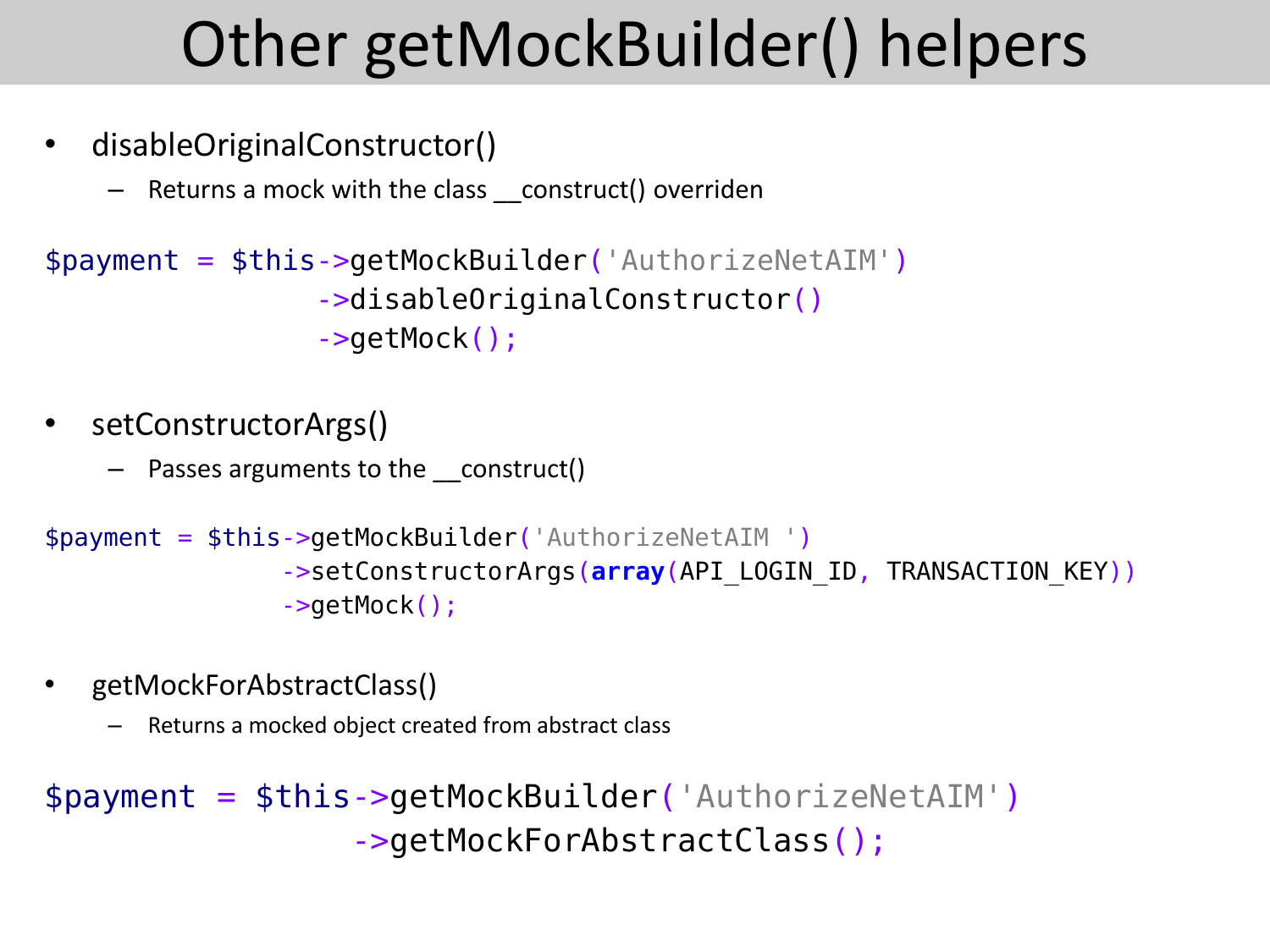### Using Stubbed Methods 1/3

- ->expects()
- \$this->once()
- $$this->any()$
- \$this->never()
- \$this->exactly(10)
- \$this->onConsecutiveCalls()

```
$payment = $this->getMockBuilder('AuthorizeNetAIM')
                 ->getMock();
```

```
$payment->expects($this->once())
        ->method('authorizeAndCapture');
```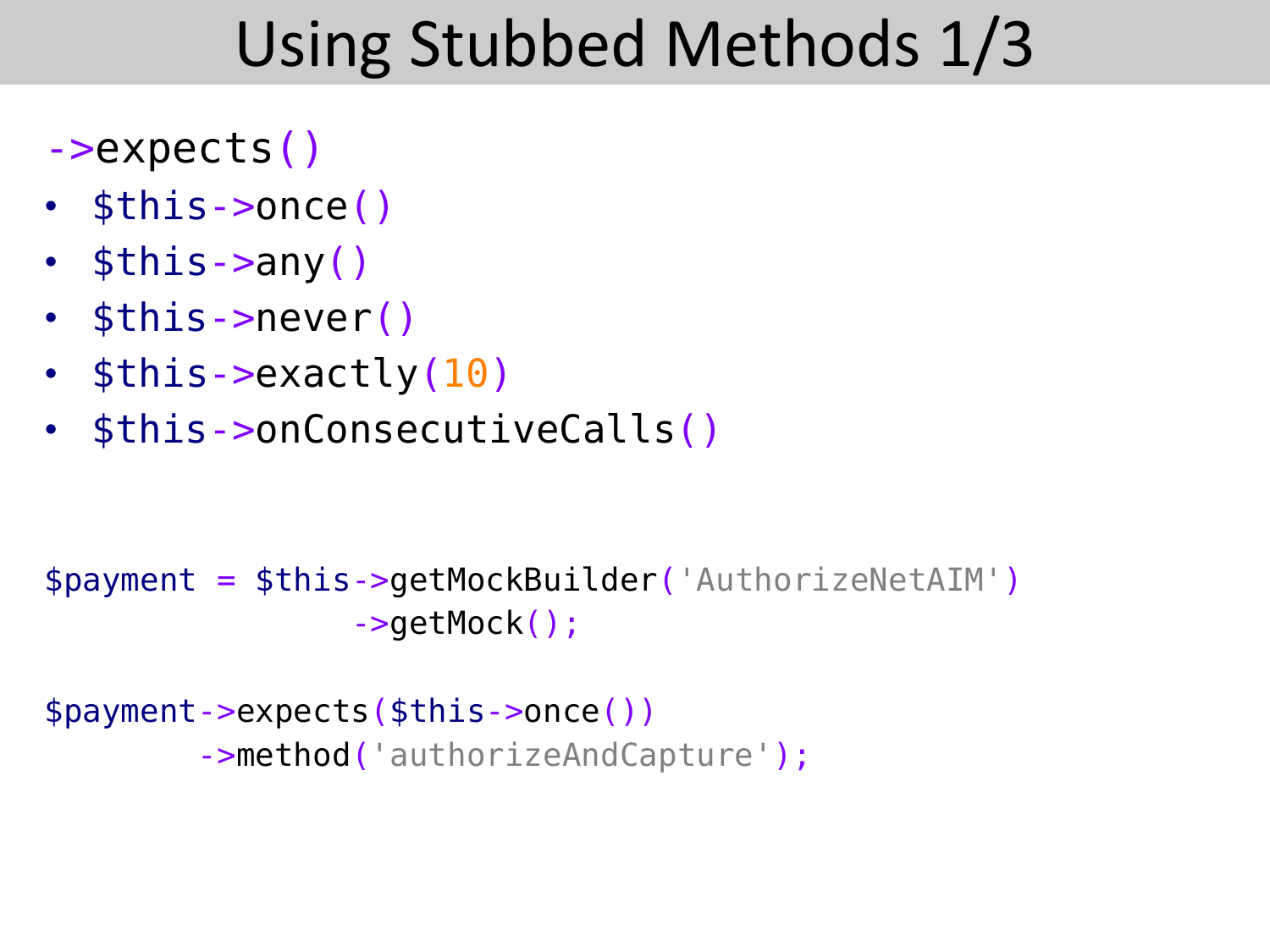### Using Stubbed Methods 2/3

### ->method('name')

### ->will(\$this->returnValue('value'))

Overriding stub method means specifying what it returns.

- Doesn't run any code
- Expected call count
- Can return anything

```
$payment = $this->getMockBuilder('AuthorizeNetAIM')
                 ->getMock();
```

```
$payment->expects($this->once())
         ->method('authorizeAndCapture')
         ->will($this->returnValue(array('baz' => 'boo')));
```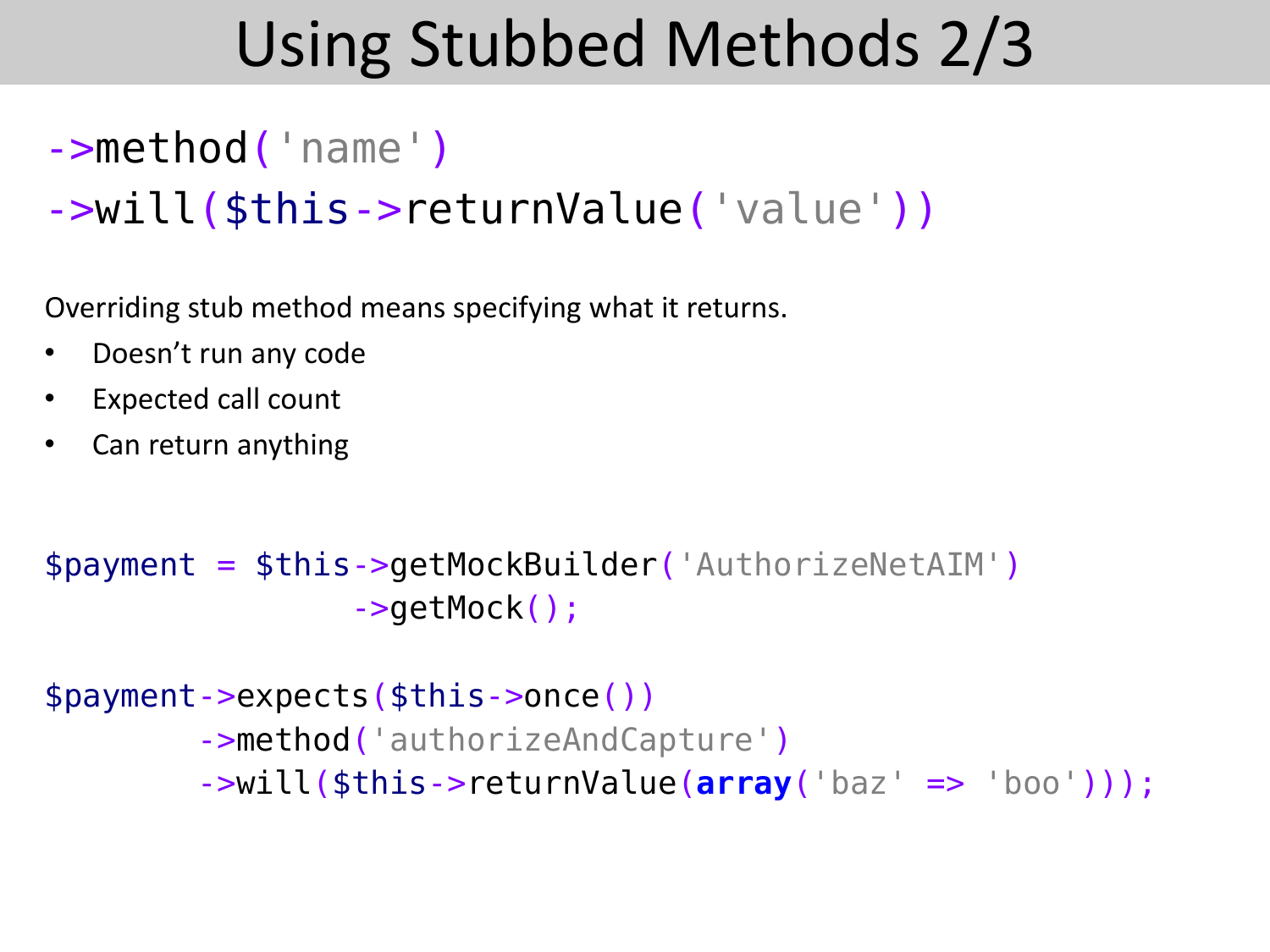### Using Stubbed Methods 3/3

### A stubbed method can return a mock object!

\$payment = \$this->getMockBuilder('AuthorizeNetAIM') ->getMock();

```
$invoice = $this->getMockBuilder('Invoice')
                  ->getMock();
```

```
$payment->expects($this->once())
         ->method('getInvoice')
         ->will($this->returnValue($invoice));
```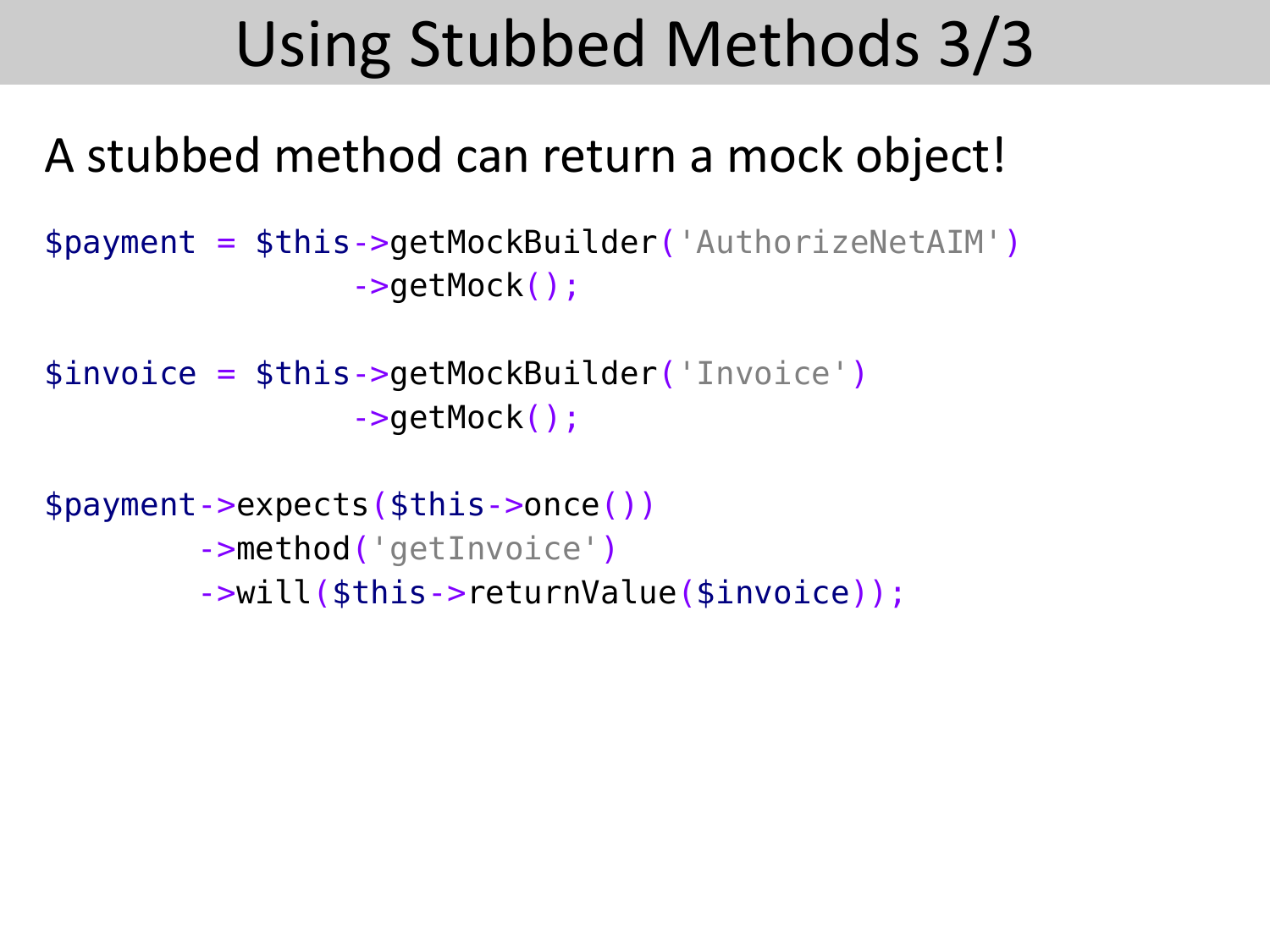### Assertions

- Define what you expect to happen
- Assertions check statement is true
- 36 assertions as of PHPUnit 3.6

```
$foo = true;
$this->assertTrue($foo);
$foo = false;
$this->assertFalse($foo);
$foo = 'bar';$this->assertEquals(
     'bar',
     $foo
);
$arr = array('baz' => 'boo');
$this->assertArrayHasKey(
 'baz'
,
     $arr
);
```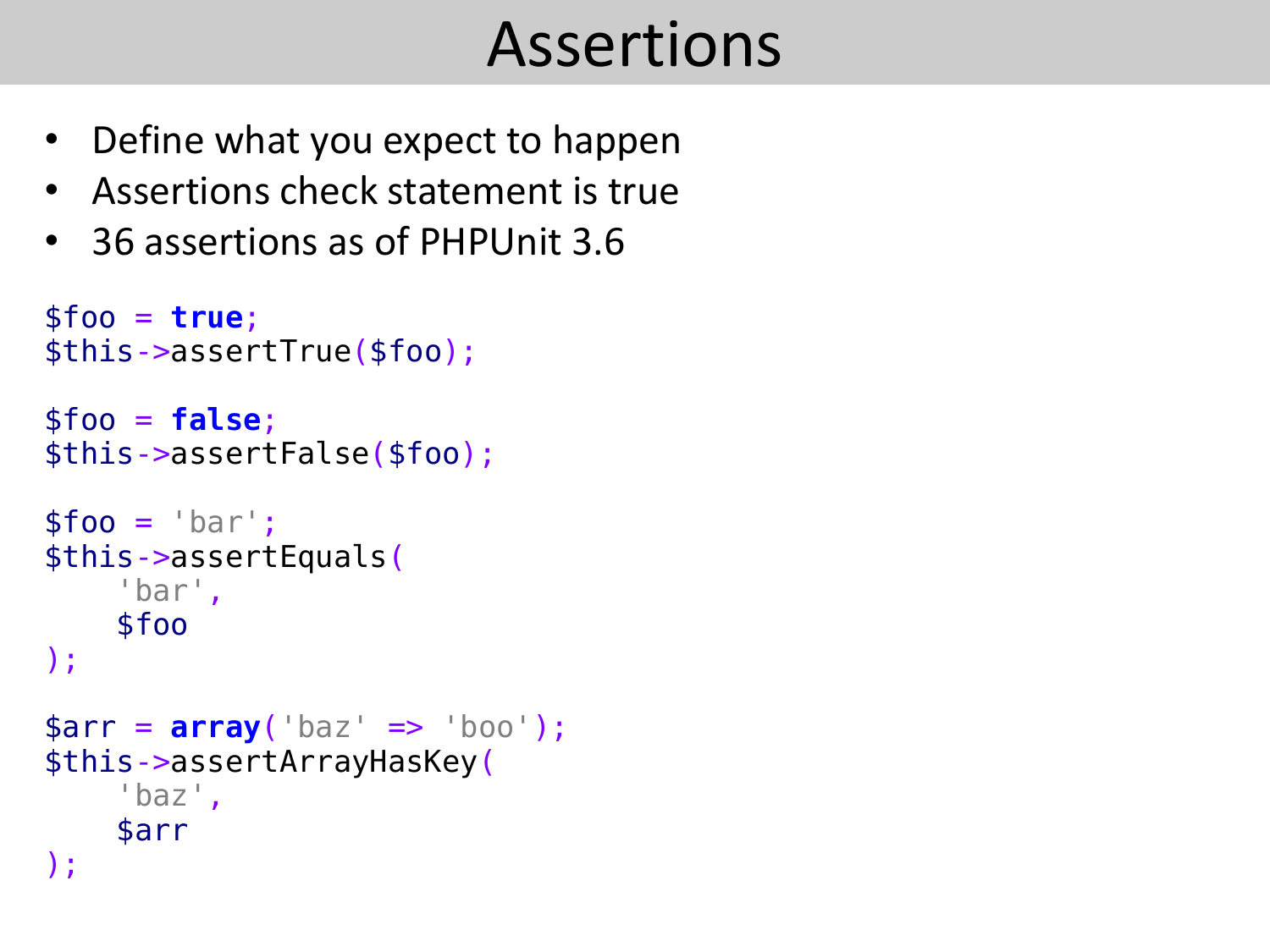### Run a Complete Test 1/2

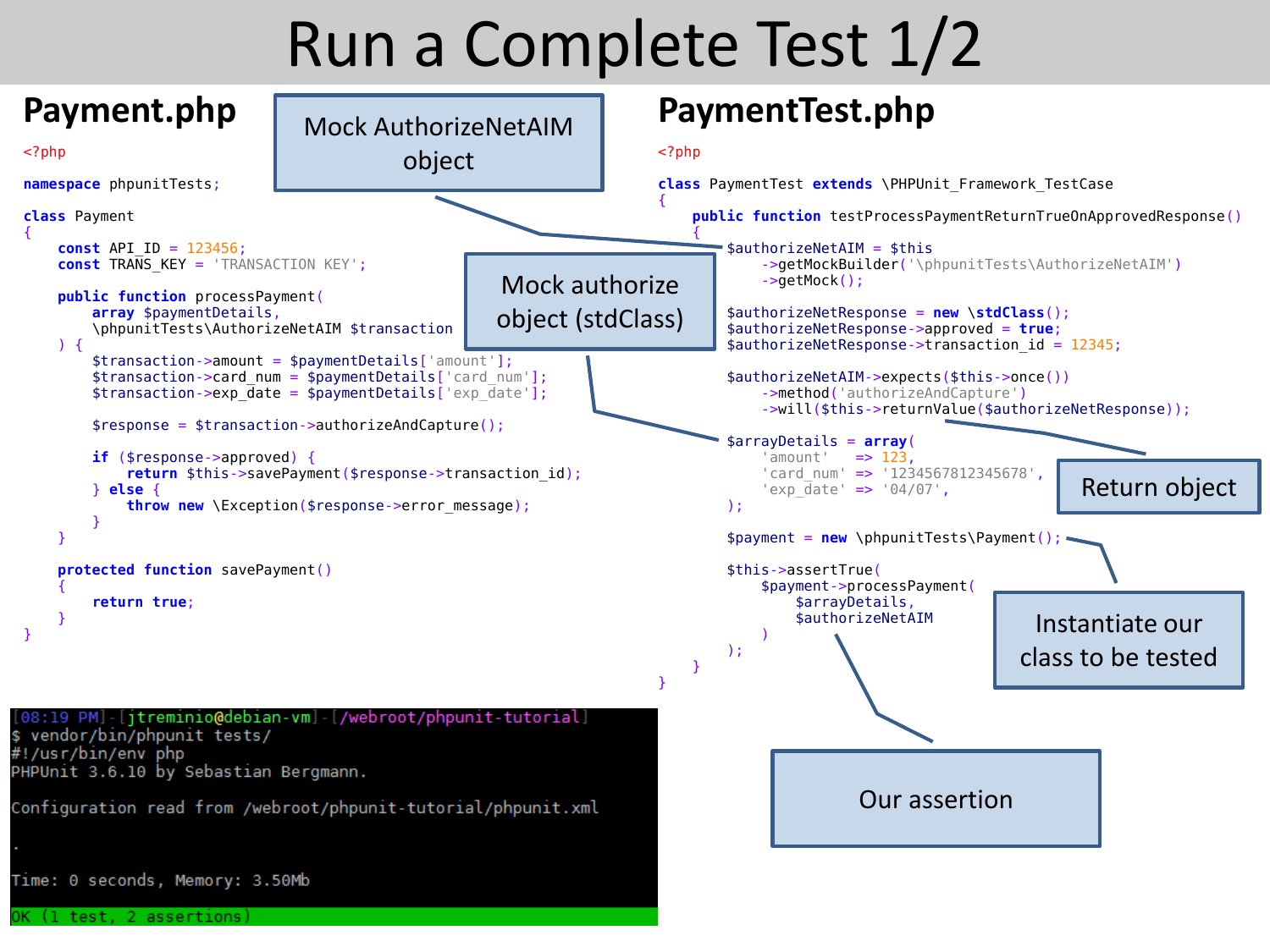### Run a Complete Test 2/2

### **Payment.php**

 $<$ ?php

Set expected Exception Cannot be \Exception()!

```
namespace phpunitTests;
```


```
 const API_ID = 123456;
    const TRANS_KEY = 'TRANSACTION KEY';
    public function processPayment(
         array $paymentDetails,
         \phpunitTests\AuthorizeNetAIM $transaction
   ) {
         $transaction->amount = $paymentDetails['amount'];
        $transaction->card num = $paymentDetails['card_num'];
         $transaction->exp_date = $paymentDetails['exp_date'];
         $response = $transaction->authorizeAndCapture();
        if ($response->approved) {
             return $this->savePayment($response->transaction_id);
        } else {
             throw new \phpunitTests\PaymentException(
                 $response->error_message
             );
 }
    }
    protected function savePayment()
\sim \sim \sim \sim return true;
 }
}
                                          Exception thrown
```
08:19 PM]-[itreminio@debian-vm]-[/webroot/phpunit-tutorial] vendor/bin/phpunit tests/ #!/usr/bin/env php PHPUnit 3.6.10 by Sebastian Bergmann.

Configuration read from /webroot/phpunit-tutorial/phpunit.xml

Time: 0 seconds, Memory: 3.50Mb

(2 tests. 5 assertions)

### **PaymentTest.php**

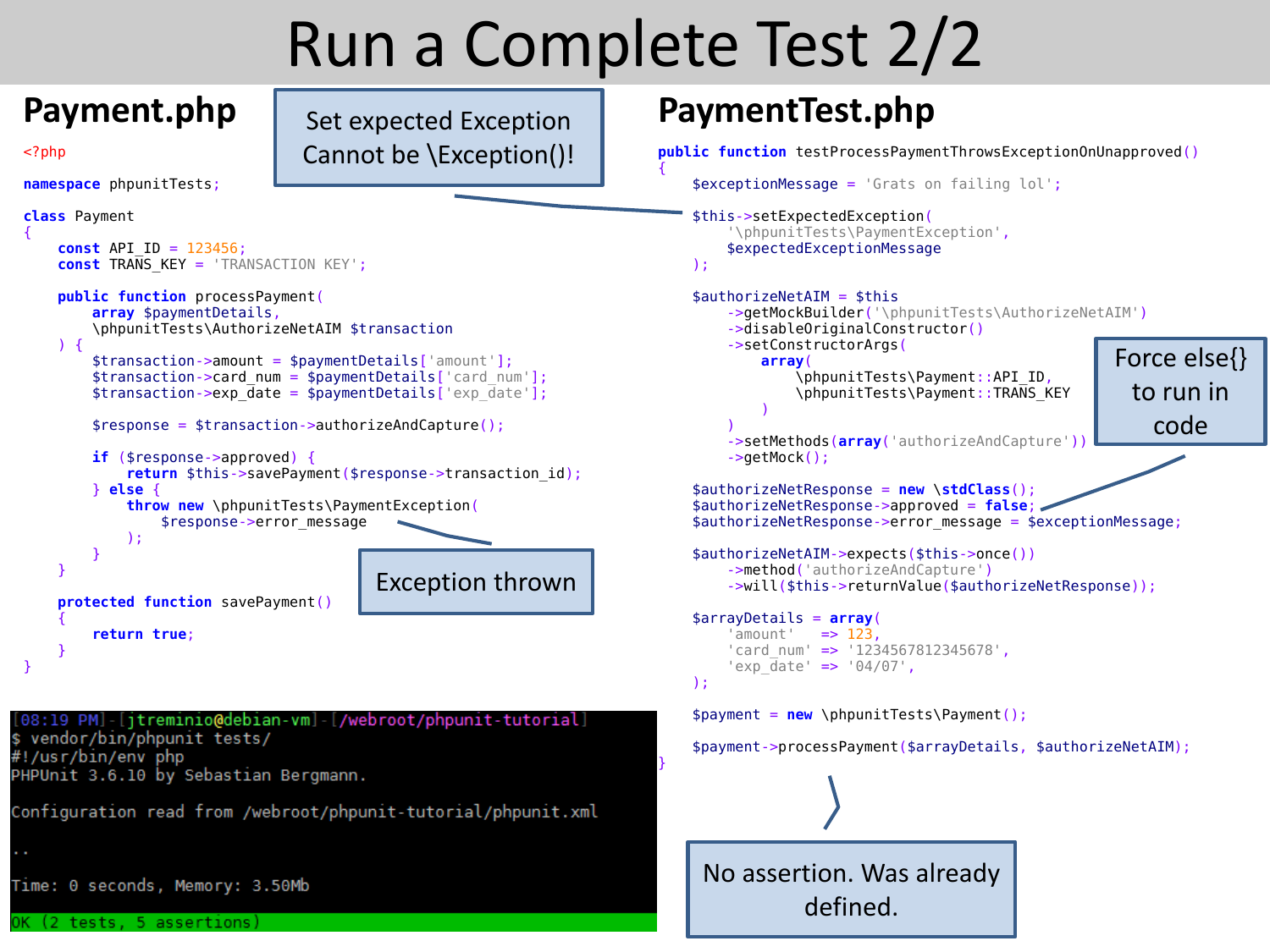### Mocking Object Being Tested

```
public function testProcessPaymentThrowsExceptionOnUnapproved()
     $exceptionMessage = 'Grats on failing lol';
     $this->setExpectedException(
          '\phpunitTests\PaymentException',
          $expectedExceptionMessage
     );
    $authorizeNetAIM = $this ->getMockBuilder('\phpunitTests\AuthorizeNetAIM')
          ->disableOriginalConstructor()
          ->setConstructorArgs(
              array(
                   \phpunitTests\Payment::API_ID,
                   \phpunitTests\Payment::TRANS_KEY
\sim ) and \sim 100 \sim 100 \sim 100 \sim 100 \sim\overline{\phantom{a}} ->setMethods(array('authorizeAndCapture'))
          ->getMock();
     $authorizeNetResponse = new \stdClass();
     $authorizeNetResponse->approved = false;
     $authorizeNetResponse->error_message = $exceptionMessage;
     $authorizeNetAIM->expects($this->once())
          ->method('authorizeAndCapture')
          ->will($this->returnValue($authorizeNetResponse));
     $arrayDetails = array(
         'amount' \Rightarrow 123.
          'card_num' => '1234567812345678',
         'exp \overline{date}' => '04/07',
     );
    $payment = $this ->getMockBuilder('\phpunitTests\Payment')
          ->setMethods(array('hash'))
          ->getMock();
```
Stub one method

\$payment->processPayment(\$arrayDetails, \$authorizeNetAIM);

}

{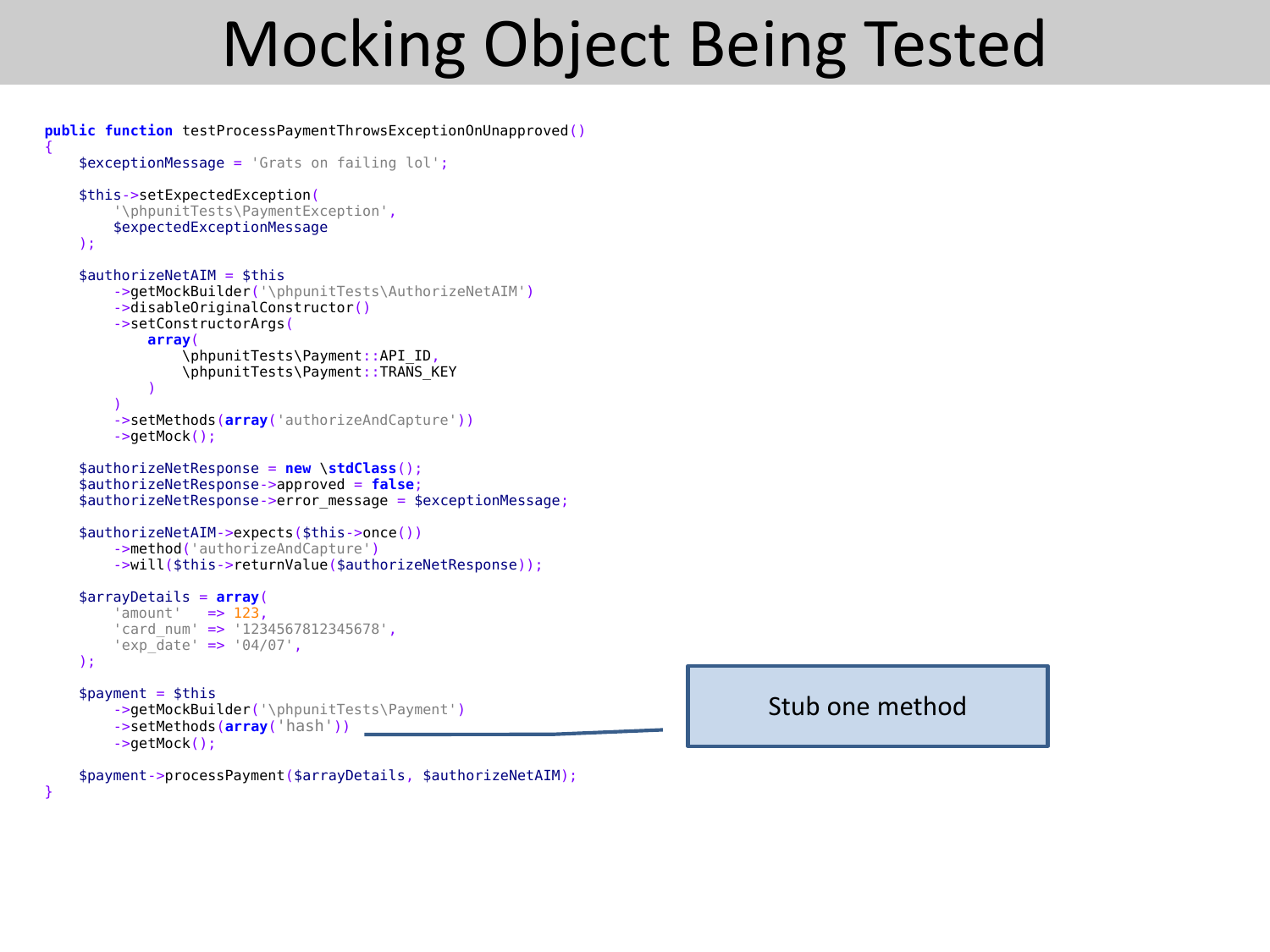### Statics are Evil… Or Are They?

- Statics are convenient
- Statics are quick to use
- Statics are now easy to mock\*
	- \*Only if both caller and callee are in same class
- Statics create dependencies within your code
- Static properties keep values
	- PHPUnit has a "backupStaticAttributes" flag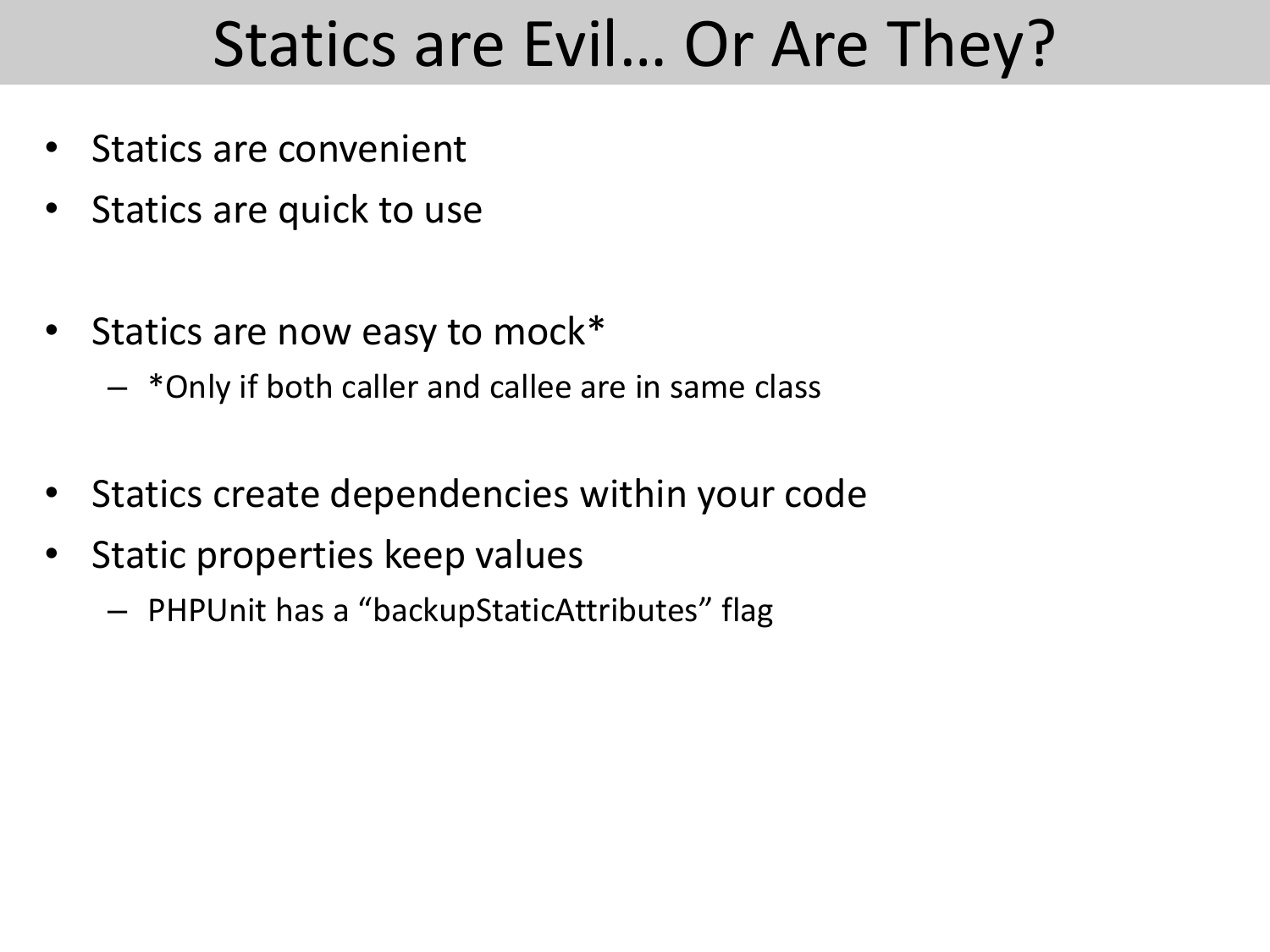### Mocking Static Methods

#### **Original Code** <?php **class** Foo { **public static function** doSomething() { **return static**::helper(); } **public static function** helper() { **return** 'foo'; } } **Test Code** <?php **class** FooTest **extends** PHPUnit\_Framework\_TestCase { **public function** testDoSomething()  $\_\_$  { \$class = \$this->getMockClass(  $/*$  name of class to mock  $*/$  'Foo', /\* list of methods to mock \*/  **array**('helper') ); \$class::staticExpects(\$this->any()) ->method('helper') ->will(\$this->returnValue('bar')); \$this->assertEquals( 'bar', \$class::doSomething() ); } } Static method call within Foo class

Taken directly from Sebastion Bergmann's Website http://sebastian-bergmann.de/archives/883-Stubbing-and-Mocking-Static-Methods.html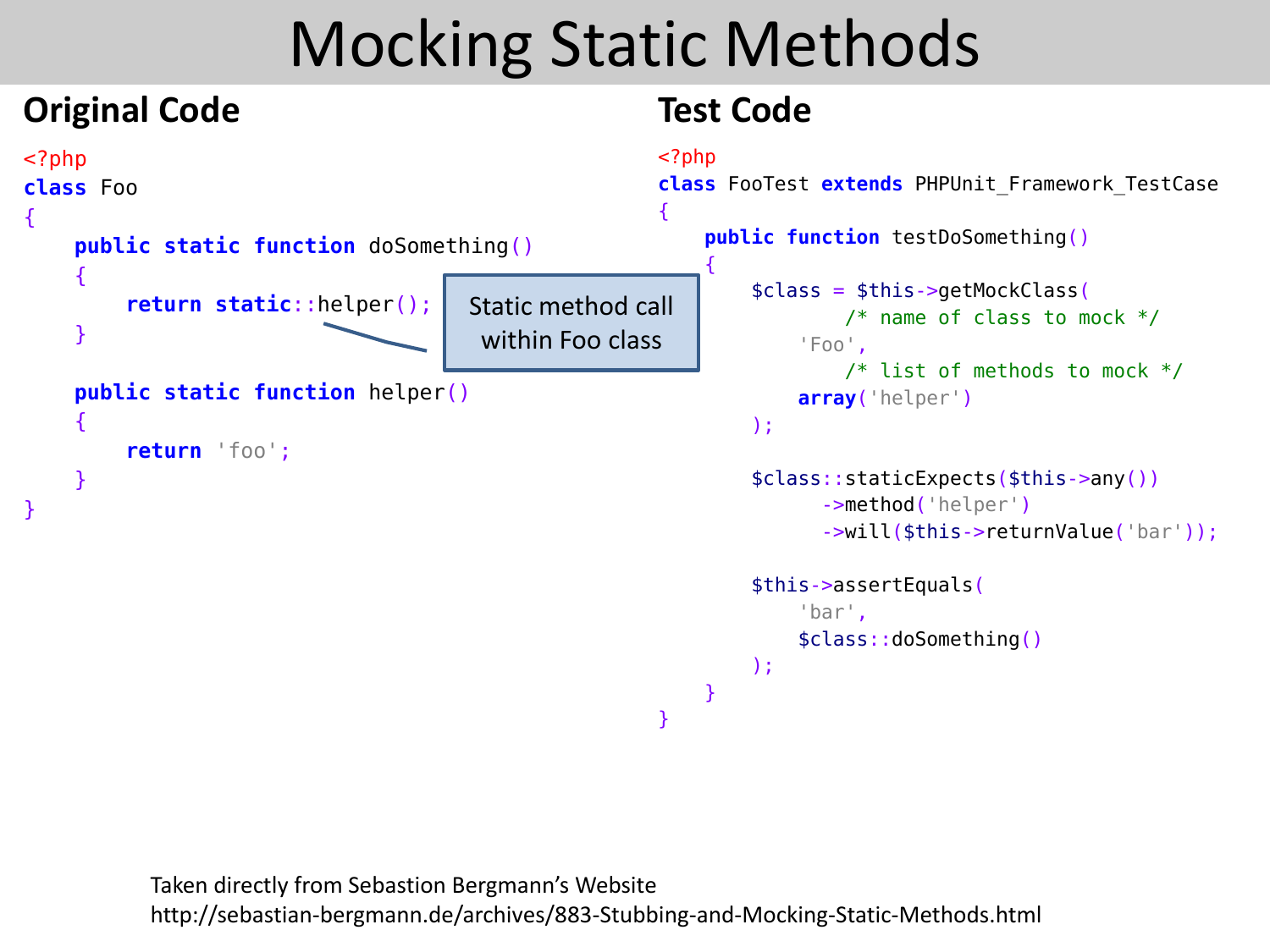### Can't Mock This

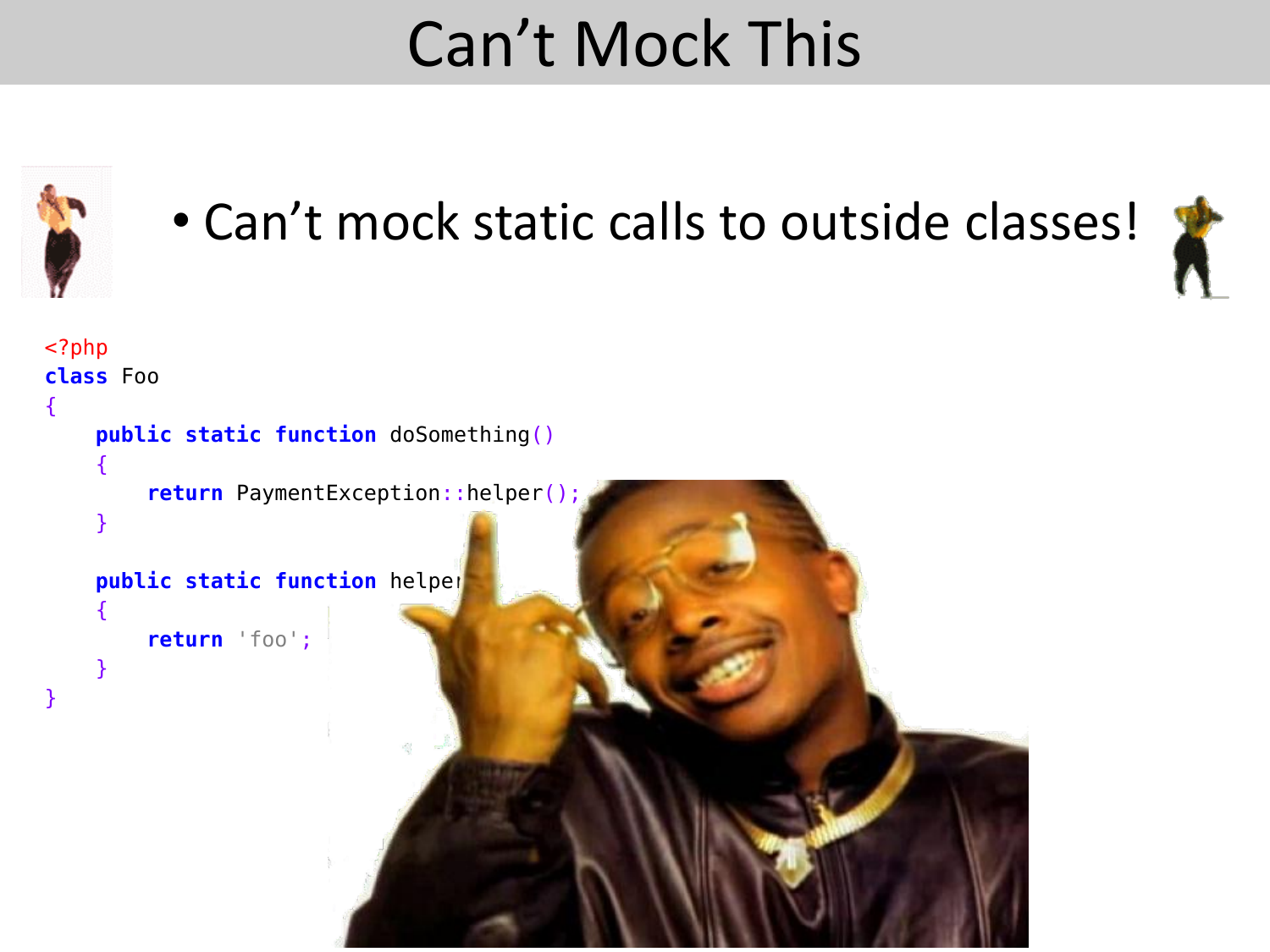### When to Use Statics?

- Same class
- Non-complicated operations
- Never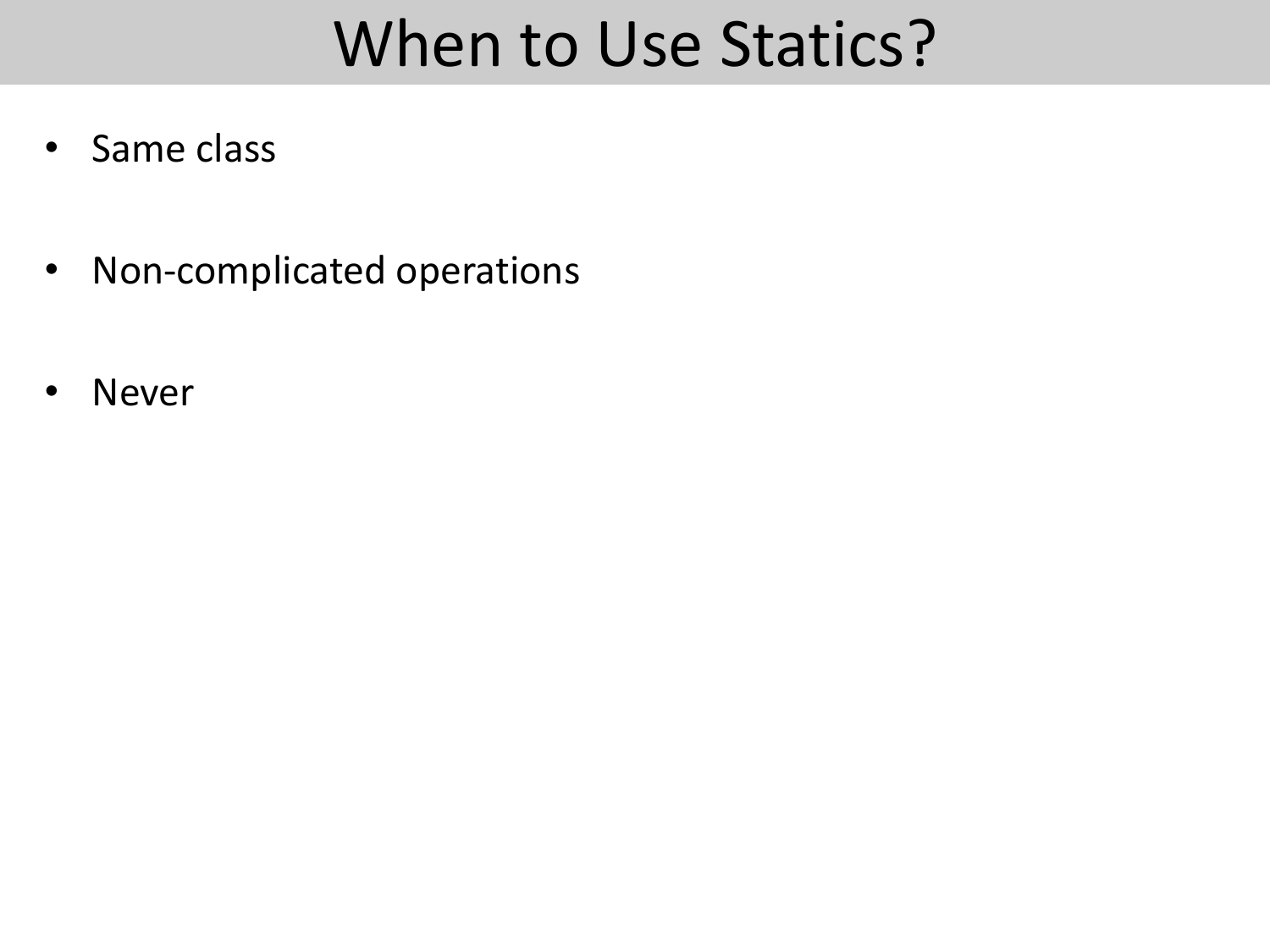### Annotations

- @covers
	- Tells what method is being tested
	- Great for coverage reports
- @group
	- Separate tests into named groups
	- Don't run full test suite
- @test
	- May as well!
- @dataProvider
	- Run single test with different input
- Many more!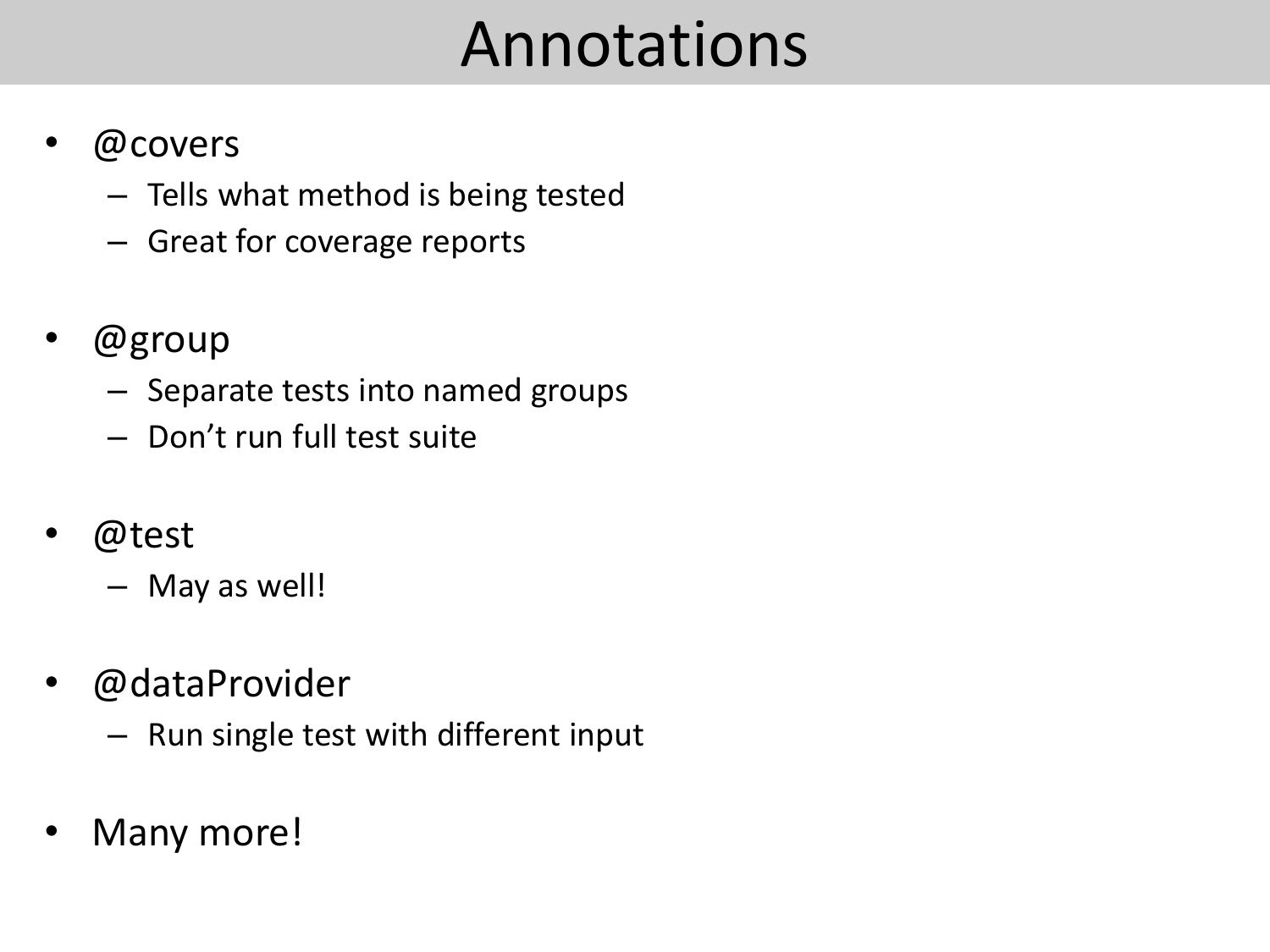@test

```
class PaymentTest extends \PHPUnit_Framework_TestCase
{
     /**
      * @test
      */
     public function processPaymentReturnTrueOnApprovedResponse()
    \{ // ...
     }
     /**
      * @test
      */
     public function processPaymentThrowsExceptionOnUnapproved()
     {
         // ...
     }
}
```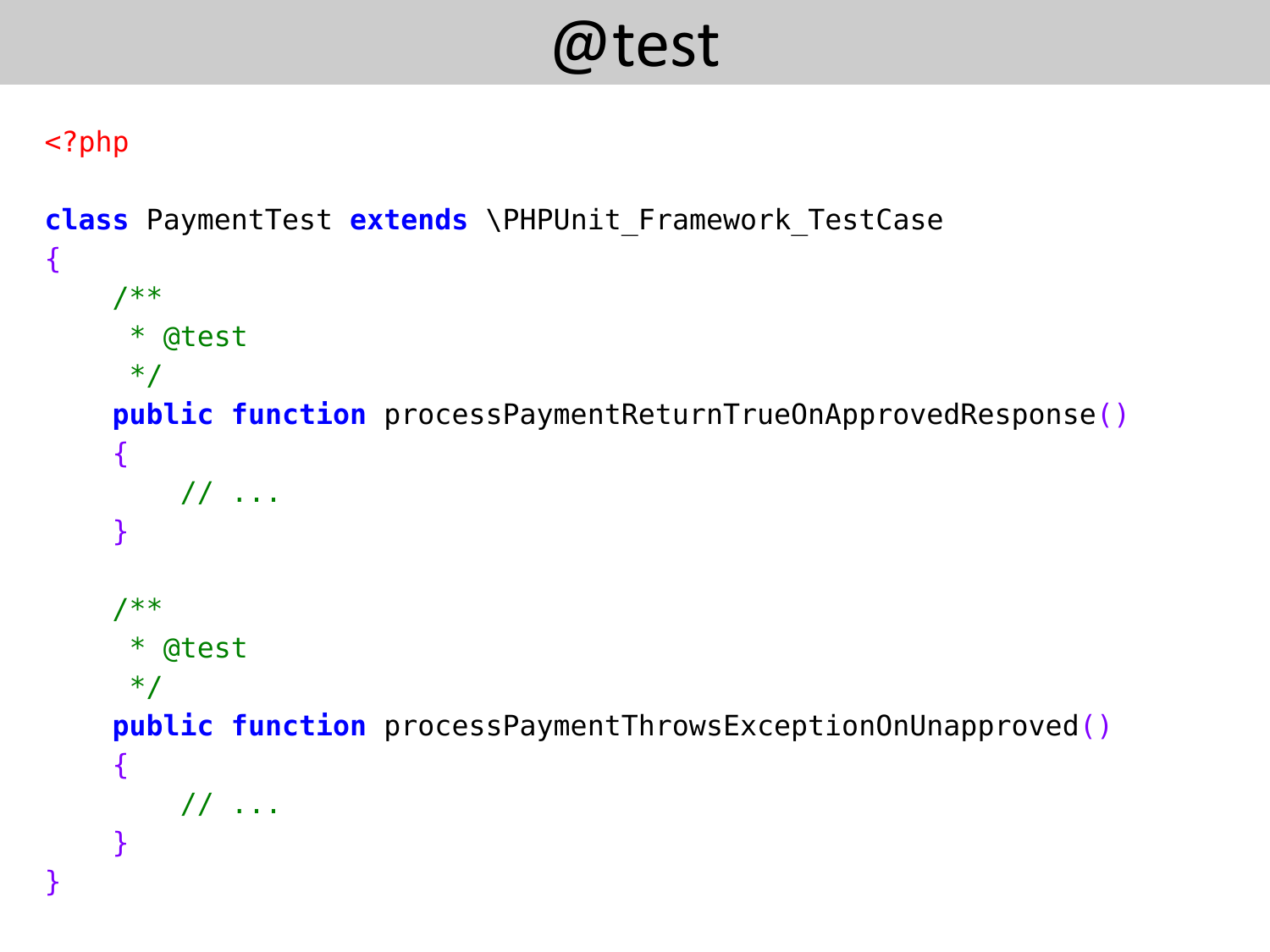### @group

```
class PaymentTest extends \PHPUnit_Framework_TestCase
\{ /**
      * @test
      * @group me
      */
     public function processPaymentReturnTrueOnApprovedResponse()
     {
         // ...
     }
     /**
      * @test
      * @group exceptions
      */
     public function processPaymentThrowsExceptionOnUnapproved()
     {
         // ...
     }
}
```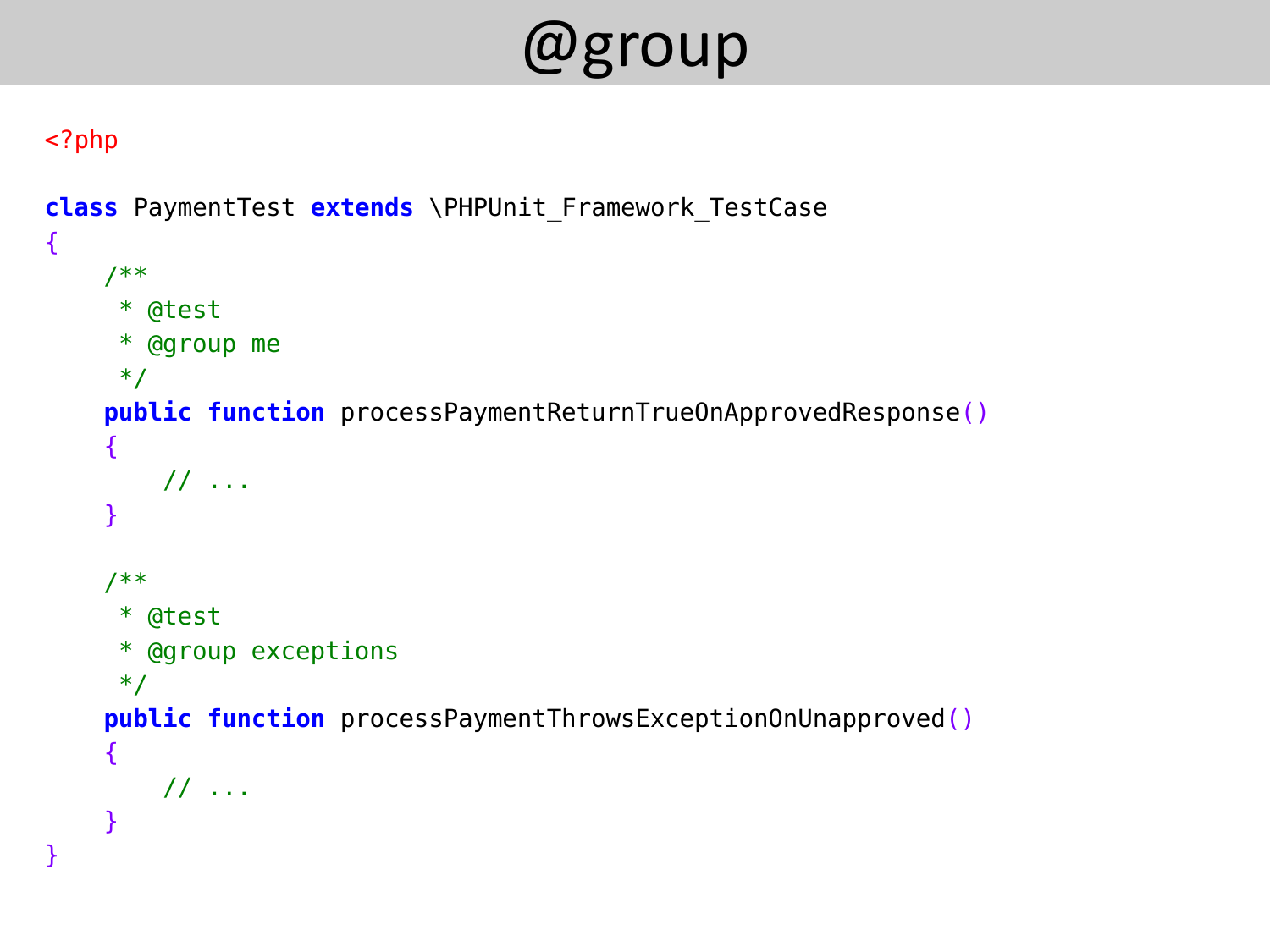### @covers

```
class PaymentTest extends \PHPUnit_Framework_TestCase
\{ /**
      * @test
      * @covers \phpunitTests\Payment::processPayment
      * @group me
      */
     public function processPaymentReturnTrueOnApprovedResponse()
     {
         // ...
     }
     /**
      * @test
      * @covers \phpunitTests\Payment::processPayment
      * @group exceptions
      */
     public function processPaymentThrowsExceptionOnUnapproved()
     {
         // ...
     }
}
```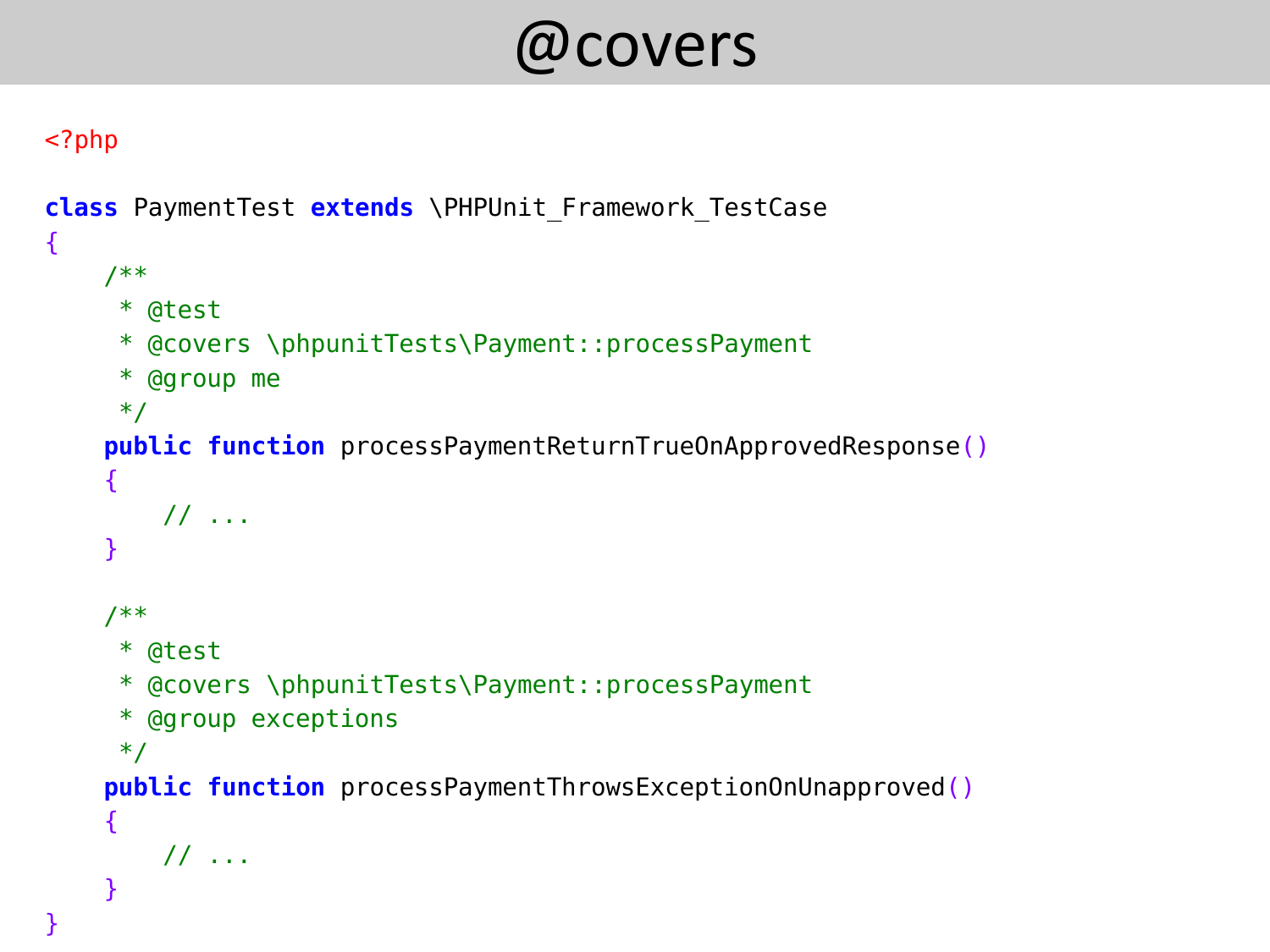### @dataProvider 1/2

### **Original Code**

<?php

```
namespace phpunitTests;
```

```
class Sluggify
{
     public function sluggify(
         $string,
        $delimiter = '-'',smaxLength = 96\mathcal{H} $clean = iconv('UTF-8', 'ASCII//TRANSLIT', $string);
        $clean = preg replace("%[^{-}/+|\wee"]; '', $clean); $clean = strtolower(
                     trim(substr($clean, 0, $maxLength), '--'));$clean =preg replace("/[\sqrt{2} + -] +/", $delimiter, $clean);
         return $clean;
     }
}
                       Same overall code, 
                         different input
```
http://cubiq.org/the-perfect-php-clean-url-generator

### **Test Code**

```
<?php
```
{

}

```
class SluggifyTest extends \PHPUnit_Framework_TestCase
     public function sluggifyReturnsCorrectStringTestOne()
\overline{\phantom{a}} $sluggify = new \phpunitTests\Sluggify();
        $rawString = "Perch頬'erba 蠶erde?"."'";
        $expectedString = 'perche-Ierba-e-verde'; $this->assertEquals(
              $expectedString,
             $sluggify->sluggify($rawString)
         );
     }
     public function sluggifyReturnsCorrectStringTestTwo()
\overline{\mathcal{A}} $sluggify = new \phpunitTests\Sluggify();
        $rawString = "Poux-tu m'aider s'il te plan".",";
        $expectedString = 'peux-tu-maider-sil-te-plait'; $this->assertEquals(
              $expectedString,
             $sluggify->sluggify($rawString)
         );
 }
     public function sluggifyReturnsCorrectStringTestThree()
\overline{\mathcal{A}} $sluggify = new \phpunitTests\Sluggify();
        $rawString = "T efter nu fn vi f dig bort";
         $expectedString = 'tank-efter-nu-forrn-vi-foser-dig-bort';
         $this->assertEquals(
              $expectedString,
              $sluggify->sluggify($rawString)
         );
    }
```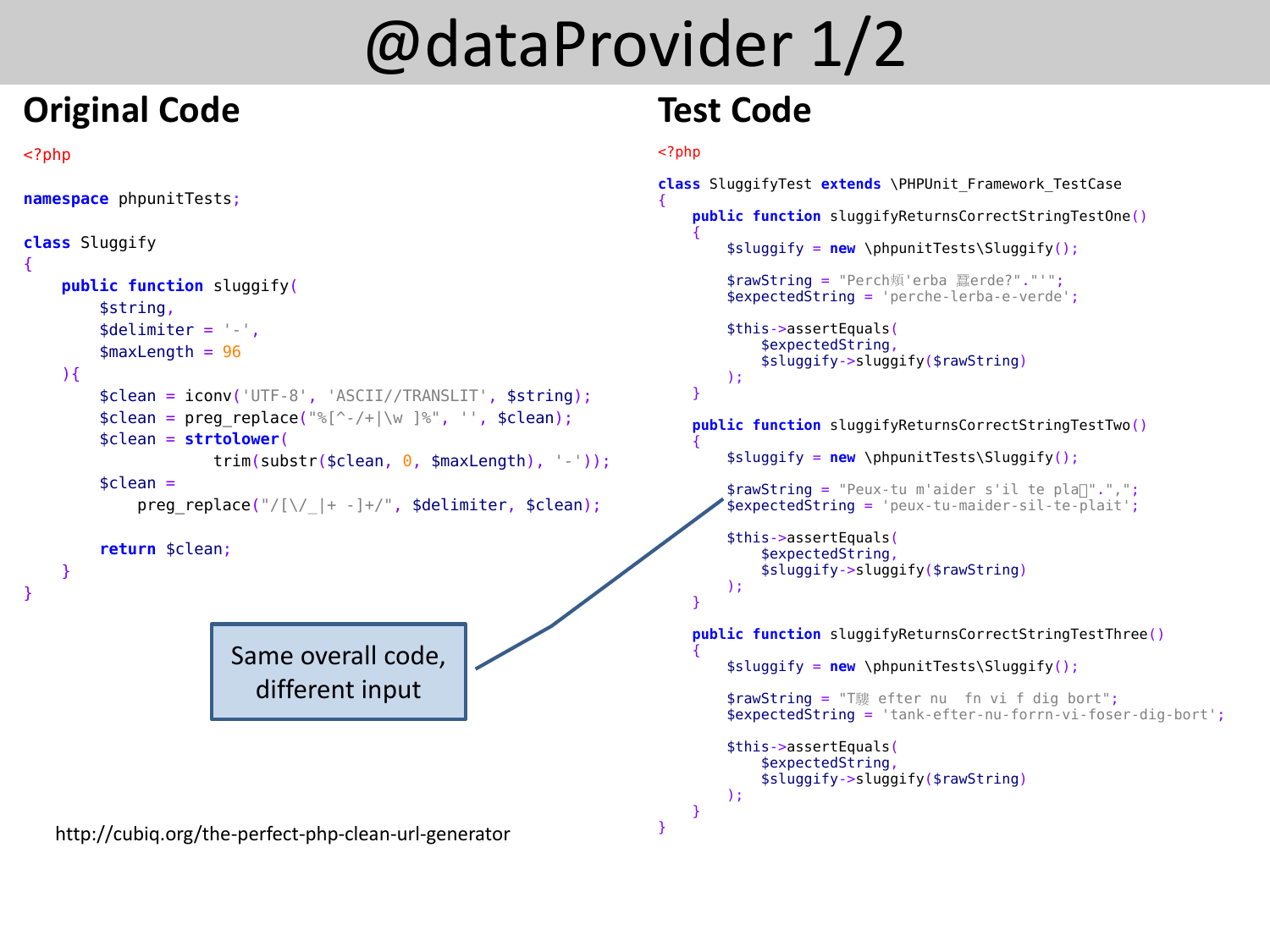### @dataProvider 2/2

### **Original Code**

#### <?php

}

}

```
namespace phpunitTests;
```
#### **class** Sluggify { **public function** sluggify( \$string,  $$delimiter = '-'$ ,  $$maxLength = 96$  $\mathcal{H}$  \$clean = iconv('UTF-8', 'ASCII//TRANSLIT', \$string);  $$clean = preg_replace("%['-/+]\\w]$  ", ",  $$clean);$  \$clean = **strtolower**(  $trim(substr($clean, 0, $maxLength), '--'));$  $$clean =$ preg\_replace("/ $[\n\sqrt{2} + -] + \sqrt{2}$ , \$delimiter, \$clean); **return** \$clean;

### **Test Code**

```
class SluggifyTest extends \PHPUnit_Framework_TestCase
{
     /**
      * @test
      * @dataProvider providerSluggifyReturnsSluggifiedString
      */
     public function sluggifyReturnsSluggifiedString(
         $rawString, $expectedResult
     ){
         $sluggify = new \phpunitTests\Sluggify();
         $this->assertEquals(
              $expectedResult,
              $sluggify->sluggify($rawString)
         );
     }
     /**
      * Provider for sluggifyReturnsSluggifiedString
      */
     public function providerSluggifyReturnsSluggifiedString()
\overline{\mathcal{A}} return array(
              array(
                  "Perch頬'erba 蠶erde?"."'",
                  'perche-lerba-e-verde',
             ),
             array(
                 "Peux-tu m'aider s'il te pla\Box".",",
                  'peux-tu-maider-sil-te-plait',
             ),
             array(
                 "T驤 efter nu fn vi f dig bort",
                  'tank-efter-nu-forrn-vi-foser-dig-bort',
             ),
         );
     }
}
```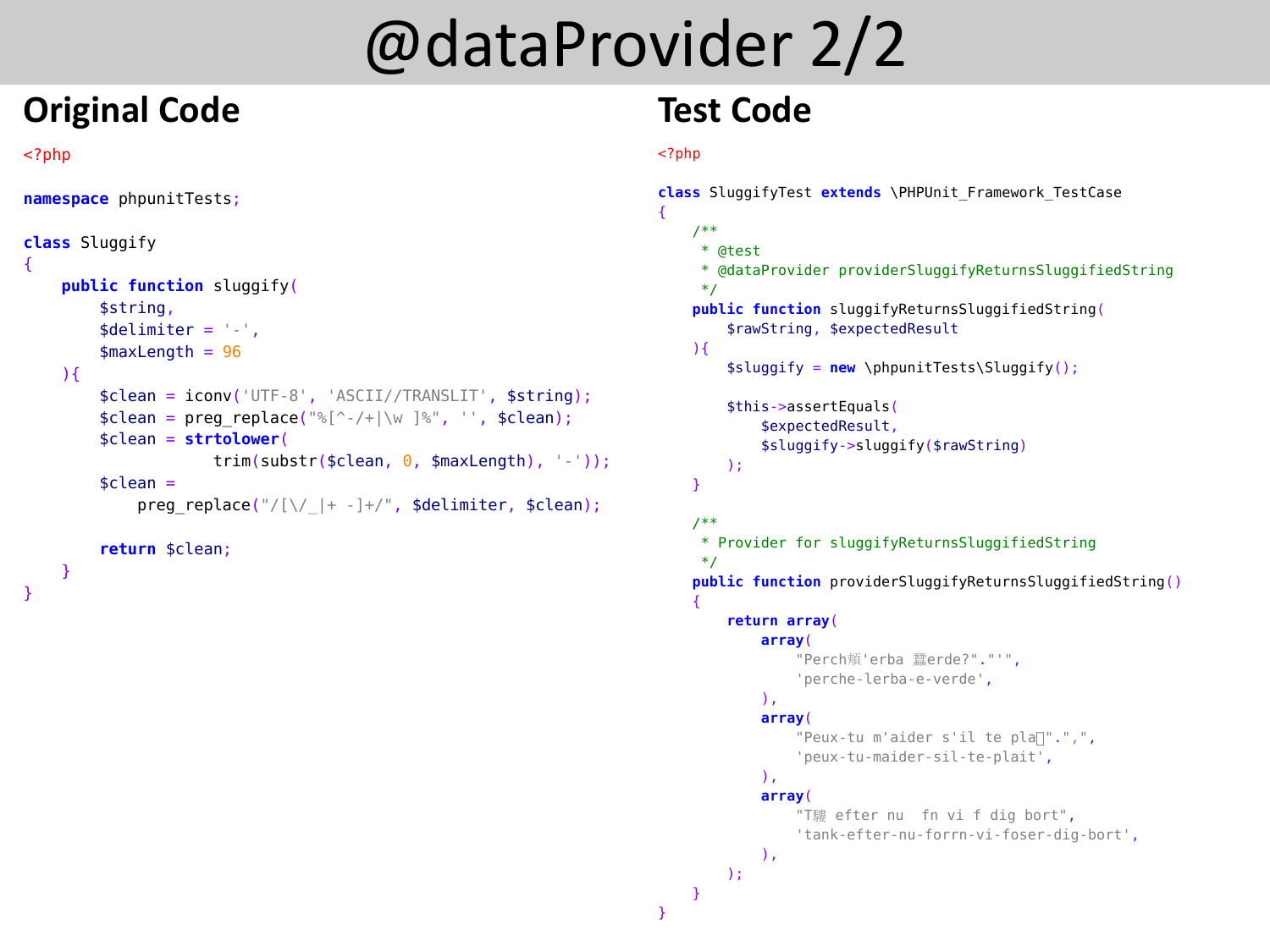# setUp() && tearDown()

- setUp()
	- Runs code before \*each\* test method
	- Set up class variables
- tearDown()
	- Runs code after \*each\* test method
	- Useful for database interactions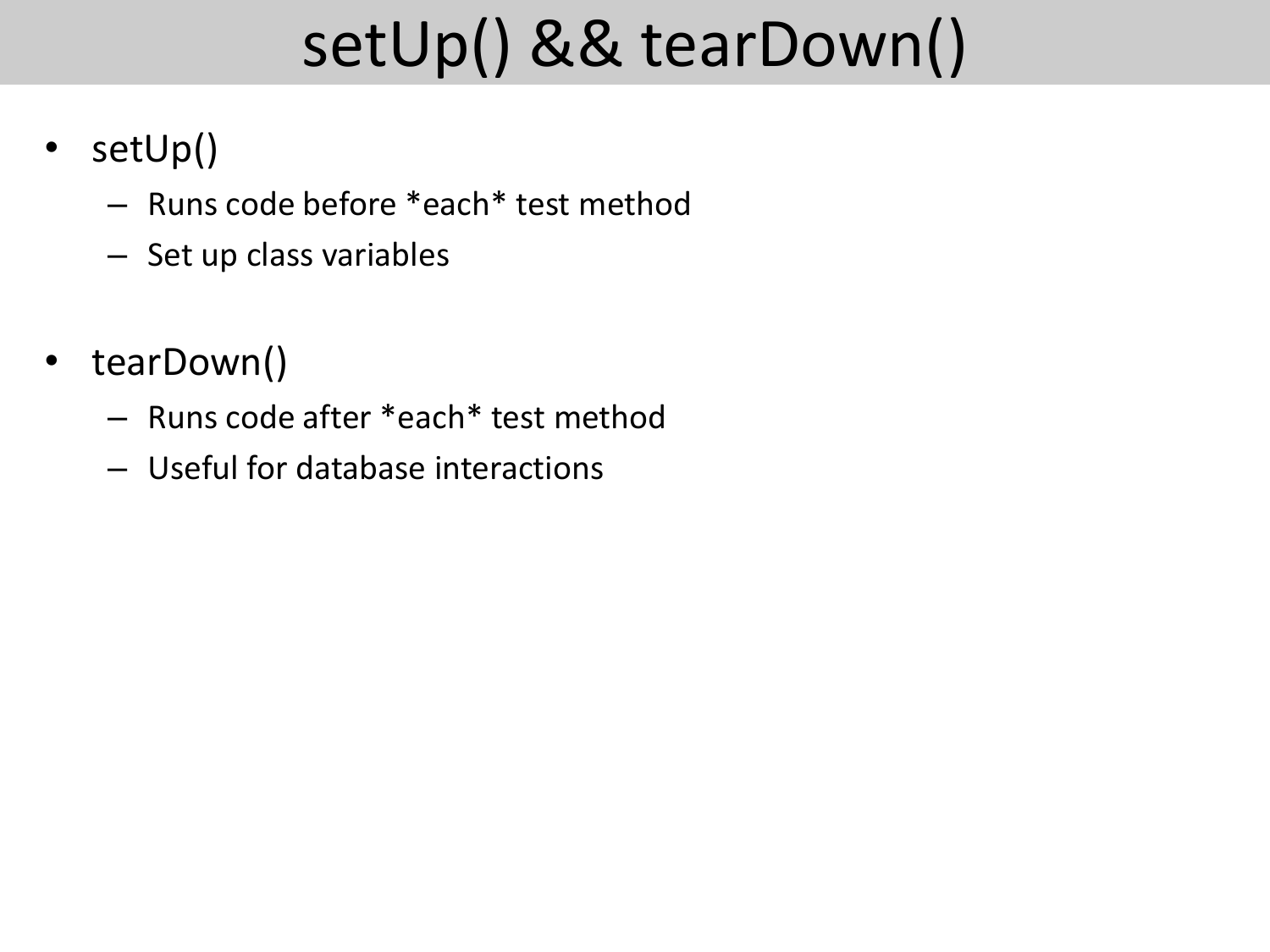# setUpBeforeClass()

```
<?php
class TestBase extends \PHPUnit_Framework_TestCase
{
     static $runOncePerSuite = false;
     public static function setUpBeforeClass()
     {
         if (!self::$runOncePerSuite) {
              /**
               * Requires table yumiliciousTests to exist.
               * Drops all data from this table and clones yumilicious into it
               */
             exec(
                  'mysqldump -u root --no-data --add-drop-table yumiliciousTests | ' .
                  'grep ^DROP | ' .
                  'mysql -u root yumiliciousTests && ' .
                  'mysqldump -u root yumilicious | ' .
                  'mysql -u root yumiliciousTests'
              );
             self::$runOncePerSuite = true;
         }
     }
```
}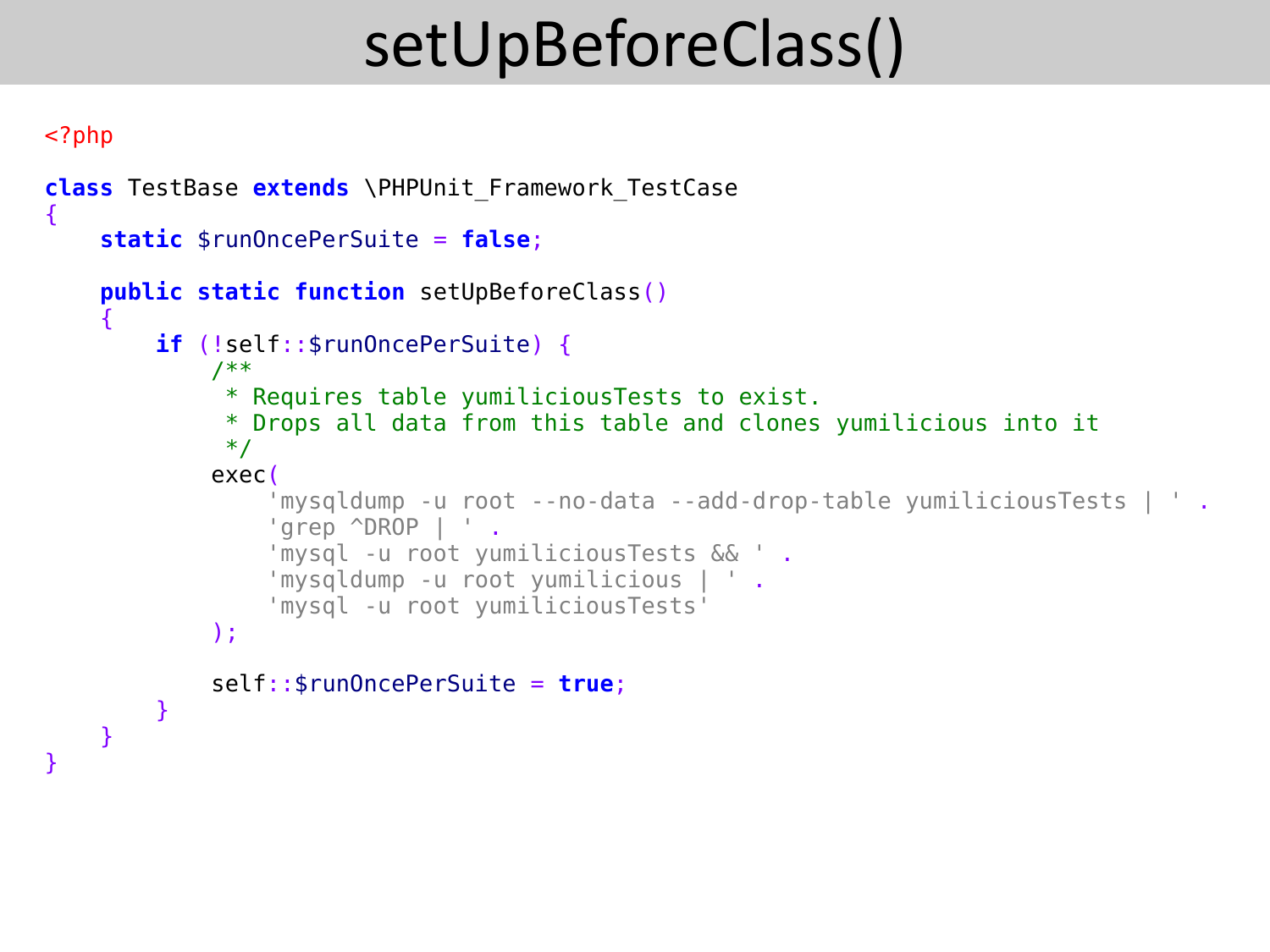### Extending PHPUnit

```
<?php
```

```
/**
* Some useful methods to make testing with PHPUnit faster and more fun
 */
abstract class TestBase extends \PHPUnit_Framework_TestCase
{
     /**
      * Set protected/private attribute of object
 *
      * @param object &$object Object containing attribute
      * @param string $attributeName Attribute name to change
      * @param string $value Value to set attribute to
 *
      * @return null
      */
     public function setAttribute(&$object, $attributeName, $value)
\overline{\phantom{a}} $class = is_object($object) ? get_class($object) : $object;
         $reflection = new \ReflectionProperty($class, $attributeName);
         $reflection->setAccessible(true);
         $reflection->setValue($object, $value);
     }
     /**
     * Call protected/private method of a class.<br>*
 *
      * @param object &$object Instantiated object that we will run method on.
      * @param string $methodName Method name to call
      * @param array $parameters Array of parameters to pass into method.
      *
      * @return mixed Method return.
      */
     public function invokeMethod(&$object, $methodName, array $parameters = array())
\overline{\phantom{a}} $reflection = new \ReflectionClass(get_class($object));
         $method = $reflection->getMethod($methodName);
         $method->setAccessible(true);
         return $method->invokeArgs($object, $parameters);
     }
}
```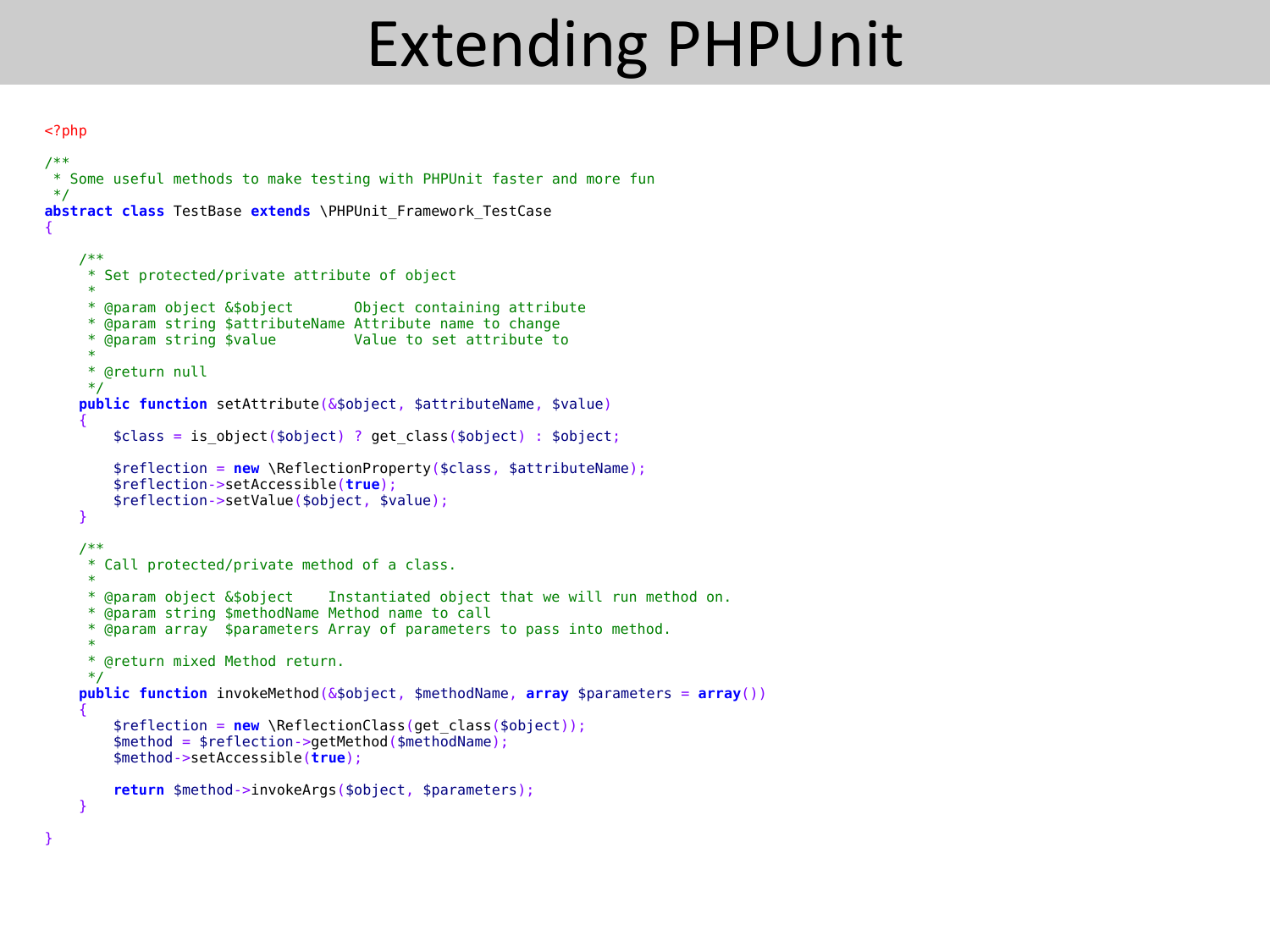# XML Config File

### phpunit.xml

```
<?xml version="1.0" encoding="UTF-8"?>
<phpunit backupGlobals="false"
     backupStaticAttributes="true"
     colors="true"
     convertErrorsToExceptions="true"
     convertNoticesToExceptions="true"
     convertWarningsToExceptions="true"
     processIsolation="false"
     stopOnFailure="false"
     stopOnError="false"
     stopOnIncomplete="false"
     stopOnSkipped="false"
     syntaxCheck="false"
 bootstrap=
"index.php">
     <testsuites>
         <testsuite name="Application Test Suite">
             <directory>./tests/</directory>
         </testsuite>
     </testsuites>
</phpunit>
```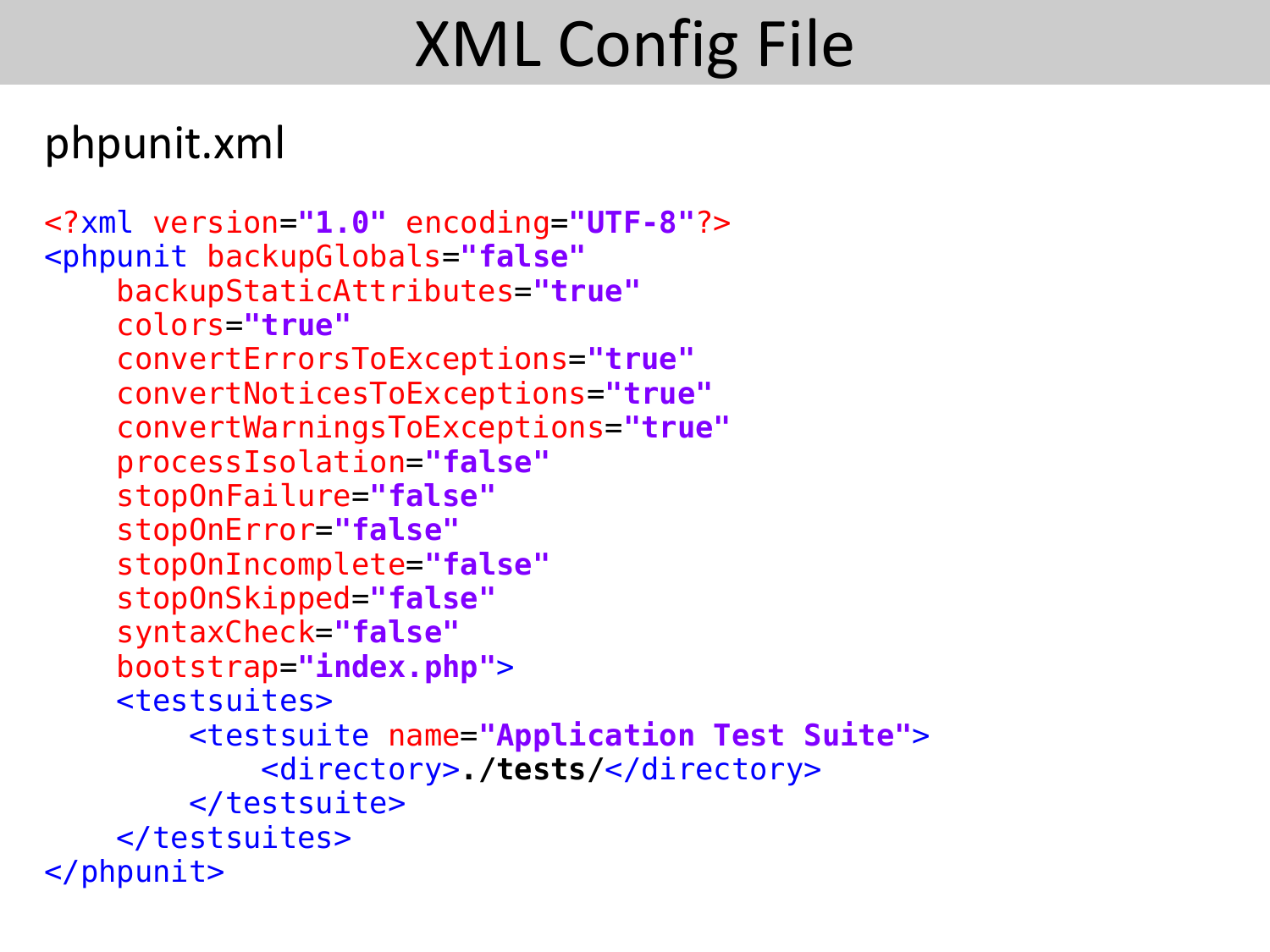### Errors and Failures

### **Failures**

[12:05 AM] [jtreminio@debian-vm] [/webroot/phpunit-tutorial] \$ vendor/bin/phpunit tests/ #!/usr/bin/env php PHPUnit 3.6.10 by Sebastian Bergmann. Configuration read from /webroot/phpunit-tutorial/phpunit.xml

**FFF** 

Time: 0 seconds, Memory: 3.50Mb

There were 3 failures:

1) SluggifyTest::sluggifyReturnsSluggifiedString with data set #0 ('Perché l\'erba è verde?\'', 'perche-lerba-e-verde') Expected slug did not match actual result Failed asserting that two strings are equal. --- Expected +++ Actual ളെ രൂ 'perche-lerba-e-verde' perche-lerba-e-verdel'<del>'</del>

/webroot/phpunit-tutorial/tests/SluggifyTest.php:17 /webroot/phpunit-tutorial/vendor/EHER/PHPUnit/src/phpunit/phpunit.php:46 /webroot/phpunit-tutorial/vendor/EHER/PHPUnit/bin/phpunit:5

**FAILURES!** Tests: 5, Assertions: 3, Failures: 3.

#### [11:26 PM] [itreminio@debian-vm] [/webroot/phpunit-tutorial]

\$ vendor/bin/phpunit tests/ #!/usr/bin/env php PHPUnit 3.6.10 by Sebastian Bergmann.

Configuration read from /webroot/phpunit-tutorial/phpunit.xml

### • Errors

Time: 0 seconds, Memory: 3.00Mb

There were 3 errors:

 $\ldots$ EEE

1) SluggifyTest::sluggifyReturnsSluggifiedString with data set #0 ('Perché l\'erba è verde?\'', 'perche-lerba-e-verde') Undefined variable: expectedResut

/webroot/phpunit-tutorial/tests/SluggifyTest.php:14 /webroot/phpunit-tutorial/vendor/EHER/PHPUnit/src/phpunit/phpunit.php:46 /webroot/phpunit-tutorial/vendor/EHER/PHPUnit/bin/phpunit:5

**FAILURES!** Tests: 5, Assertions: 0, Errors: 3.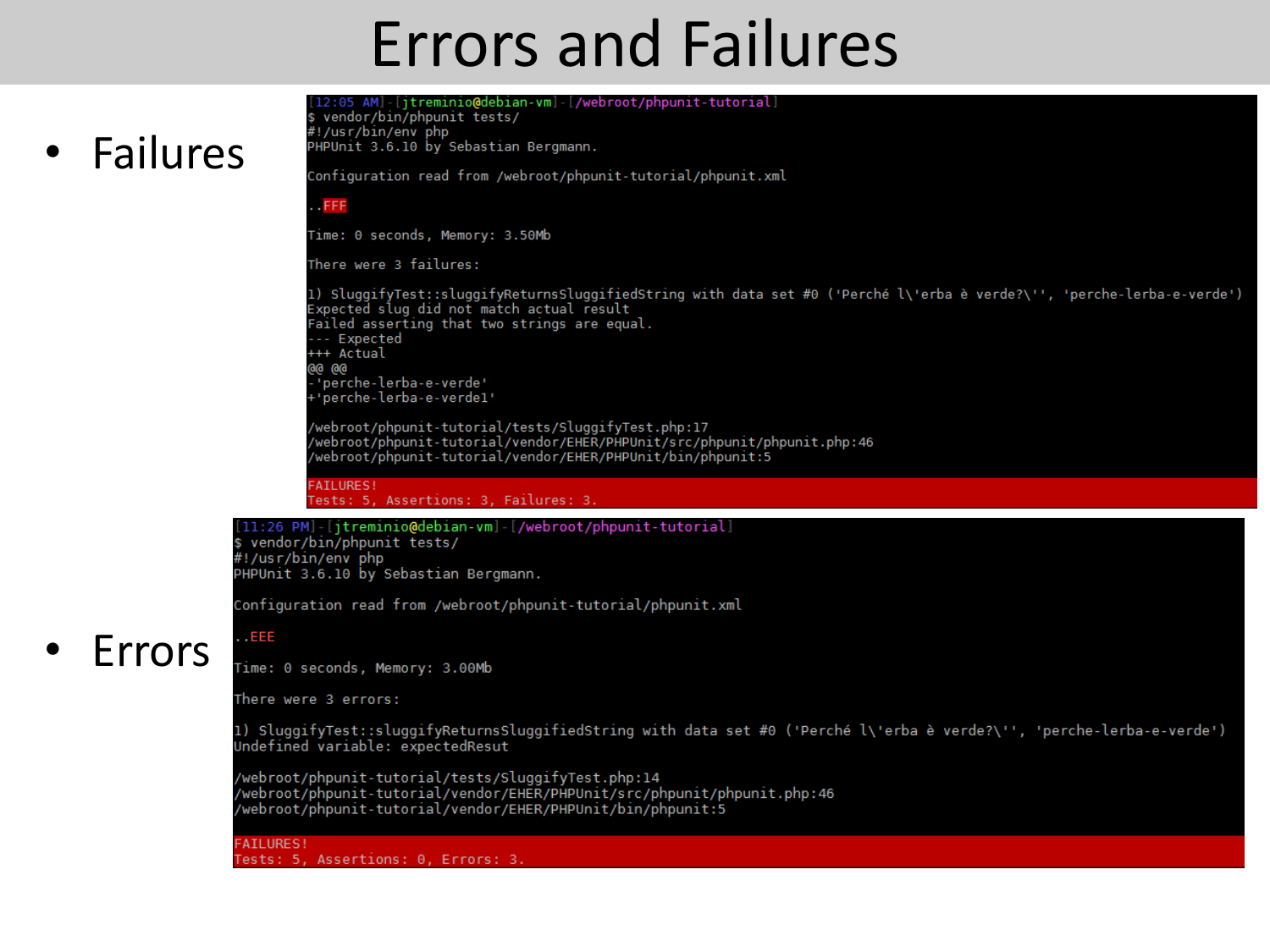### Mocking Native PHP Functions

### • DON'T USE RUNKIT!

- Allows redefining PHP functions at runtime
- Wrap functions in class methods
	- Allows for easy mocking and stubbing
- Why mock native PHP functions?
	- Mostly shouldn't
	- cURL, crypt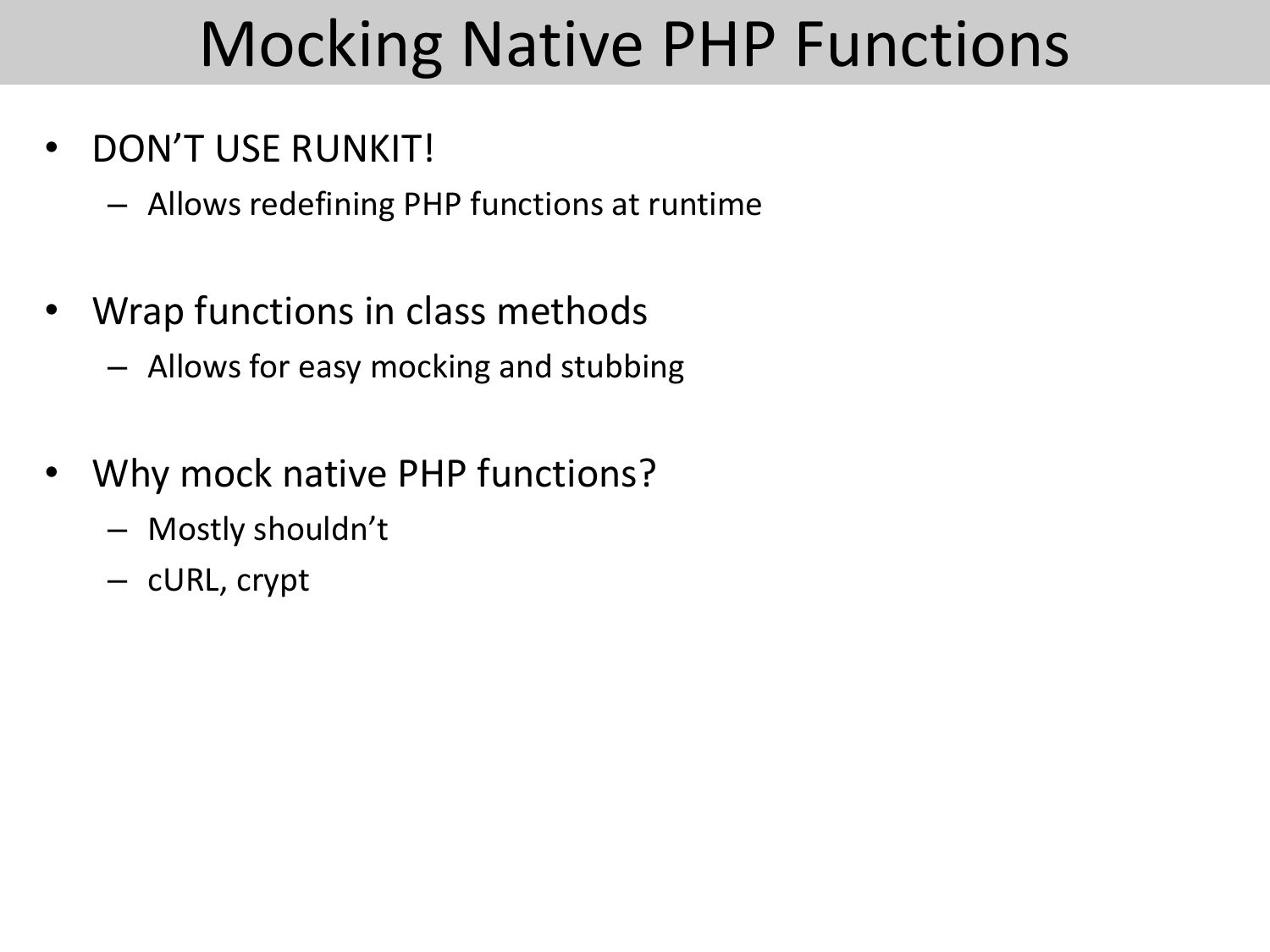# Classes Should Remind Ignorant

- Should not know they are being tested
- Never change original files with test-only code
- Creating wrappers for mocks is OK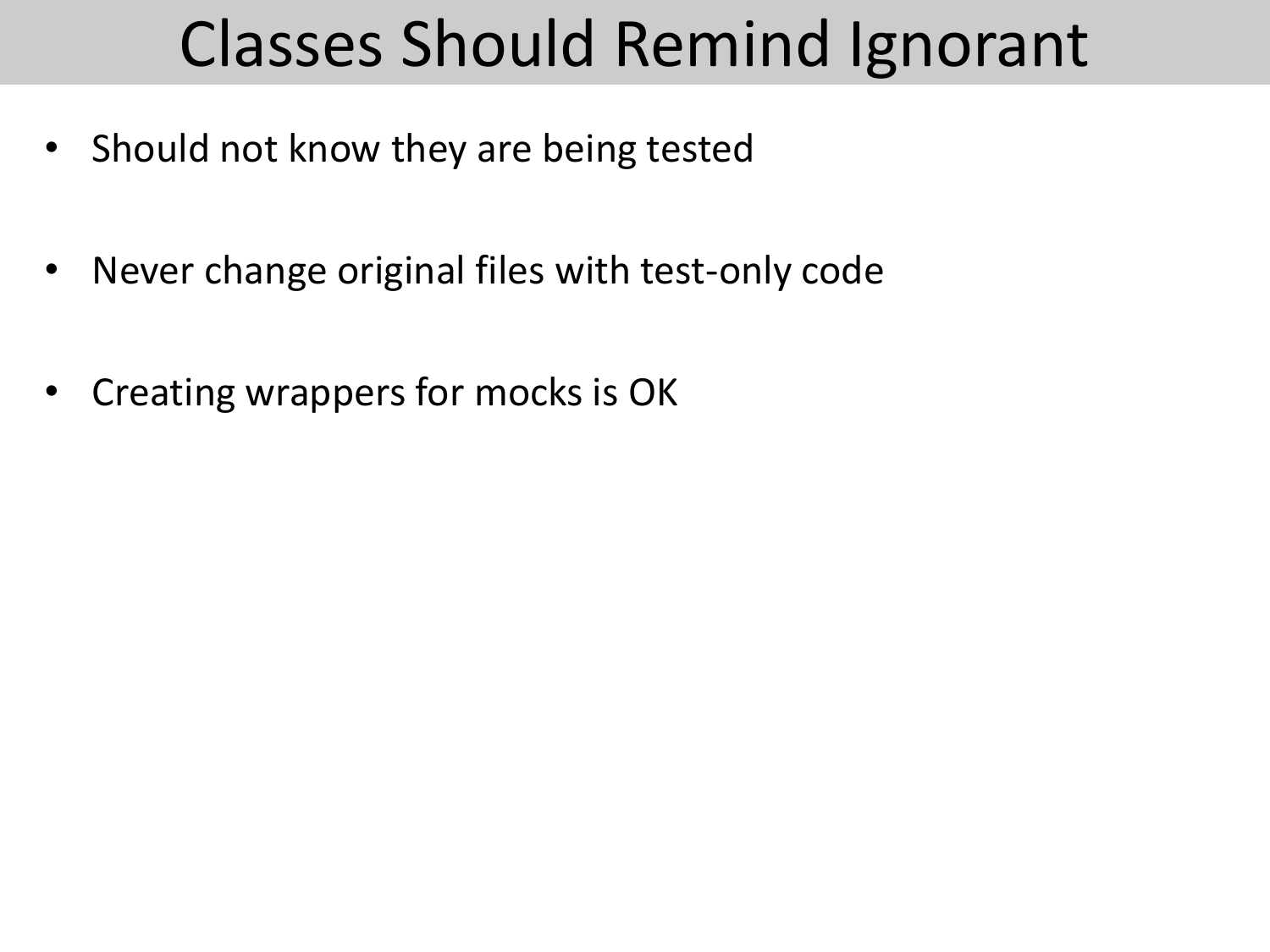## No ifs or Loops in Tests

- Tests should remain simple
- Consider using @dataProvider
- Consider splitting out the test
- Consider refactoring original class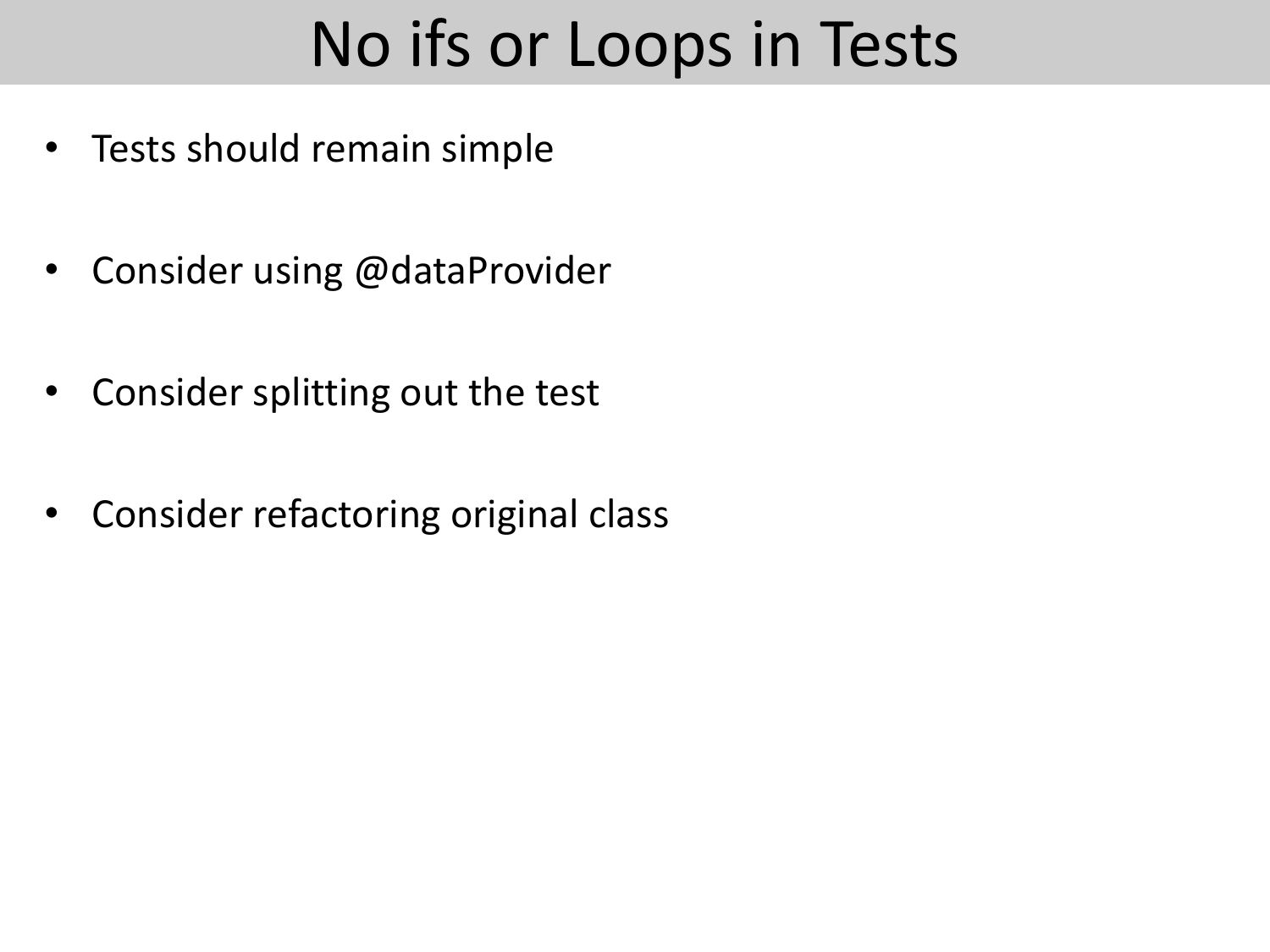### Few Assertions!

- As few assertions as possible per method
- Max one master assertion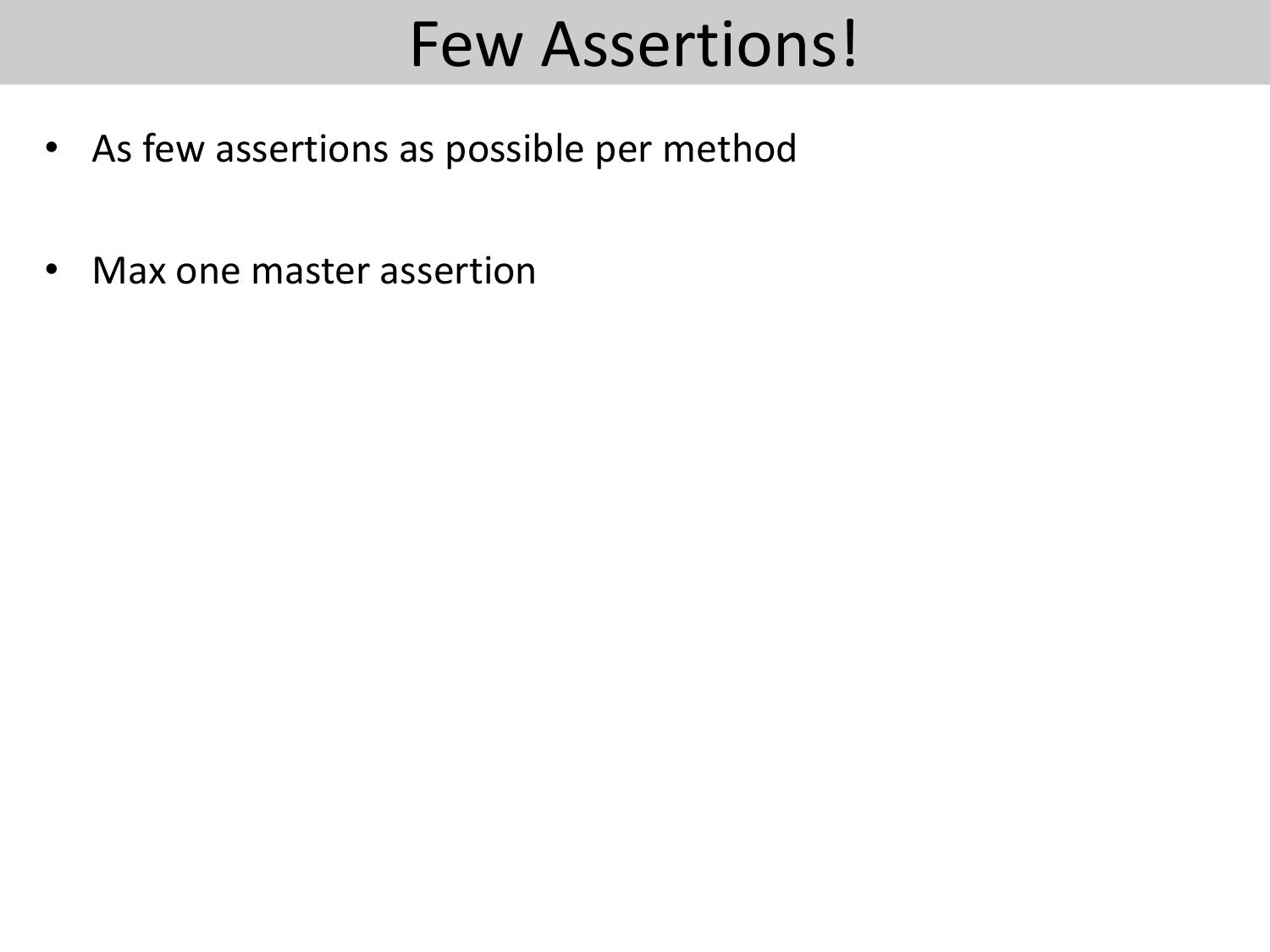# Further Reading

- Upcoming Series
	- http://www.jtreminio.com
	- Multi-part
	- Much greater detail
- Chris Hartjes'
	- *The Grumpy Programmer's Guide To Building Testable PHP Applications*